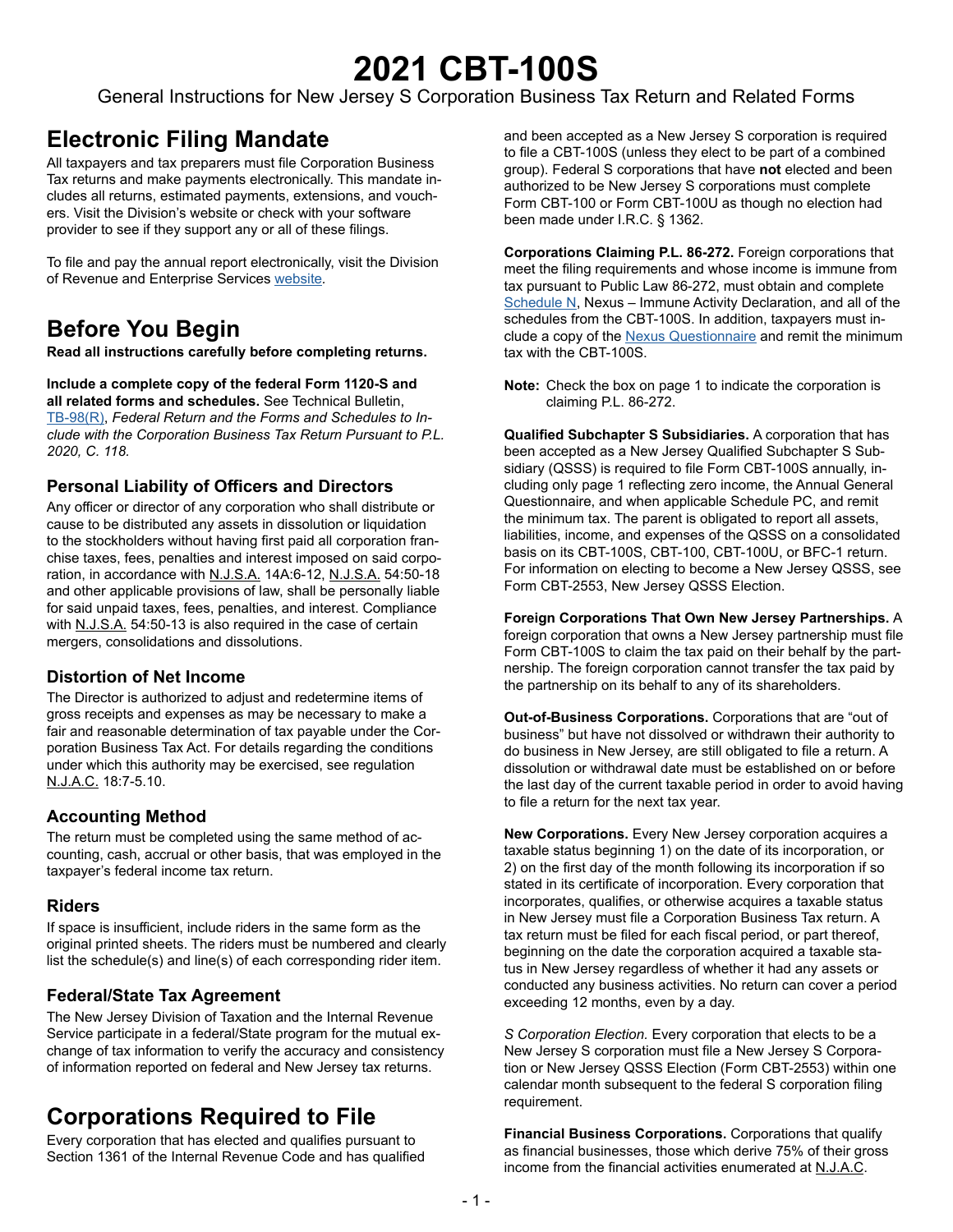18:7-1.16(a)1 through (a)7, must file the New Jersey Corporation Business Tax Return for Banking and Financial Business, Form BFC-1 or the Corporation Business Tax Combined Return, Form CBT-100U.

**Professional Corporations.** Corporations formed under N.J.S.A. 14A:17-1 et seq. or any similar laws of a possession or territory of the US, a state, or political subdivision thereof, must complete Schedule PC. Examples of licensed professionals include certified public accountants, architects, optometrists, professional engineers, land surveyors, land planners, chiropractors, physical therapists, registered professional nurses, dentists, osteopaths, physicians and surgeons, doctors of medicine, doctors of dentistry, podiatrists, veterinarians, and attorneys.

**Inactive Corporations.** Inactive corporations that, during the period covered by the return, did not conduct any business, did not have any income, receipts or expenses, did not own any assets, did not make any distributions, and did not have any change in ownership, must complete the Certificate of Inactivity section on page 1. Payment for the related minimum tax liability and the installment payment (if applicable) must be submitted electronically. See the Page 1 section for more information.

## **Combined Reporting**

New Jersey enacted mandatory combined reporting for unitary businesses for tax years ending on and after July 31, 2019. Groups of companies that have common ownership and are engaged in a unitary business, where at least one member of the group is subject to the New Jersey Corporation Business Tax, are required to calculate their tax liability on a combined basis on Form CBT-100U, Combined Corporation Business Tax Return.

A New Jersey S Corporation is not included as a member of a combined group unless the New Jersey S Corporation affirmatively elects to be included as a member of the combined group on the CBT-100U.

**Note:** The law change did not impact the treatment of parent New Jersey S Corporations and New Jersey Qualified Subchapter S Subsidiaries. The parent of New Jersey Qualified Subchapter S Subsidiary(ies) must include the figures from itself and all the New Jersey QSSSs.

A member of a combined group filing a New Jersey combined return does not have to file a separate return for the privilege period or portion of the privilege period thereof that the taxpayer was included as a member of the combined return. A combined group member with business operations that are independent of the unitary business activity of the combined group must report such income on Schedule X. Schedule X is submitted with the combined return. The member will not complete a separate return.

Visit the Division's [website](https://www.state.nj.us/treasury/taxation/cbt/cbtreform.shtml) for information about combined reporting.

**Note:** A taxpayer that has nexus with New Jersey that is part of a combined group or affiliated group, but excluded from the New Jersey combined return must file a separate return.

**Former Member of Combined Group.** A taxpayer that was a member of a combined group filing a New Jersey combined return for part of the group privilege period and subsequently departs the combined group to file on a separate entity basis, must report the income for months subsequent to departing the combined group on a separate return (Form CBT-100S) unless the taxpayer joined a second combined group that files a New Jersey combined return. The taxpayer filing a separate return would not report the income on Form CBT-100S for the months during which the member was part of the combined group. If determining what amount of income is attributable to the portions of the twelve-month period are for the periods before and after departing a combined group, the taxpayer must prorate their income/losses and receipts.

# **When to File**

## **2021 Accounting Periods and Due Dates**

The 2021 S Corporation Business Tax return should only be used for accounting periods ending on and after July 31, 2021, through June 30, 2022.

In general, the New Jersey Corporation Business Tax returns and payments, except estimated payments, are due 30 days after the original due date of the federal corporate income tax return. For the administrative convenience of both the Division and taxpayers, returns filed by S Corporations the 15th day of the fourth month following the close of the privilege period are considered timely even if that date is more than 30 days after the federal due date. If the due date falls on a weekend or a legal holiday, the return and payment are due on the following business day. Use the following schedule for 2021 CBT-100S forms and payments:

| If accounting   | <b>July 31.</b> | Aug. 31, | Sept. 30, | Oct. 31, | Nov. 30.  | Dec. 31, |
|-----------------|-----------------|----------|-----------|----------|-----------|----------|
| period ends on: | 2021            | 2021     | 2021      | 2021     | 2021      | 2021     |
| Due date for    | Nov. 15,        | Dec. 15, | Jan. 15,  | Feb. 15. | Mar. 15,  | Apr 15,  |
| filing is:      | 2021            | 2021     | 2022      | 2022     | 2022      | 2022     |
| If accounting   | Jan. 31,        | Feb. 28, | Mar. 31,  | Apr. 30, | May 31,   | June 30. |
| period ends on: | 2022            | 2022     | 2022      | 2022     | 2022      | 2022     |
| Due date for    | May 15,         | June 15, | July. 15, | Aug. 15, | Sept. 15, | Oct. 15, |
| filing is:      | 2022            | 2022     | 2022      | 2022     | 2022      | 2022     |

Calendar or fiscal accounting year is the same accounting period upon which the taxpayer is required to report to the United States Treasury Department for federal income tax purposes. Please note the ending month of the accounting period for federal returns and New Jersey returns must match, however, the tax return year for the federal and State returns may differ. (i.e., a tax year ending 8/31/21 may be filed on a 2020 federal 1120-S; the same tax year must be filed on a 2021 New Jersey CBT-100S.) All accounting periods must end on the last day of the month, except that taxpayers may use the same 52-53 week accounting year that is used for federal income tax purposes, see N.J.A.C. 18:7-2.3. The Division is aware that taxpayers cannot properly input dates for 52-53 week accounting years. In this case, taxpayers will need to contact the Division for assistance. Returns for prior tax years are available on the Division's [website.](https://www.state.nj.us/treasury/taxation/prntcbt-prioryr.shtml)

## **Extension of Time to File**

The Tentative Return and Application for Extension of Time to File, Form CBT-200-T, must be filed and paid [electronically.](https://www1.state.nj.us/TYTR_BusinessFilings/jsp/common/Login.jsp?taxcode=20) You can also check with your software provider to see if the software you use supports filing of extensions. If an extension is requested, the corporation should notify all shareholders of such request

Corporations will automatically receive a six-month extension only if they have paid at least 90% of the tax liability and timely filed Form CBT-200-T.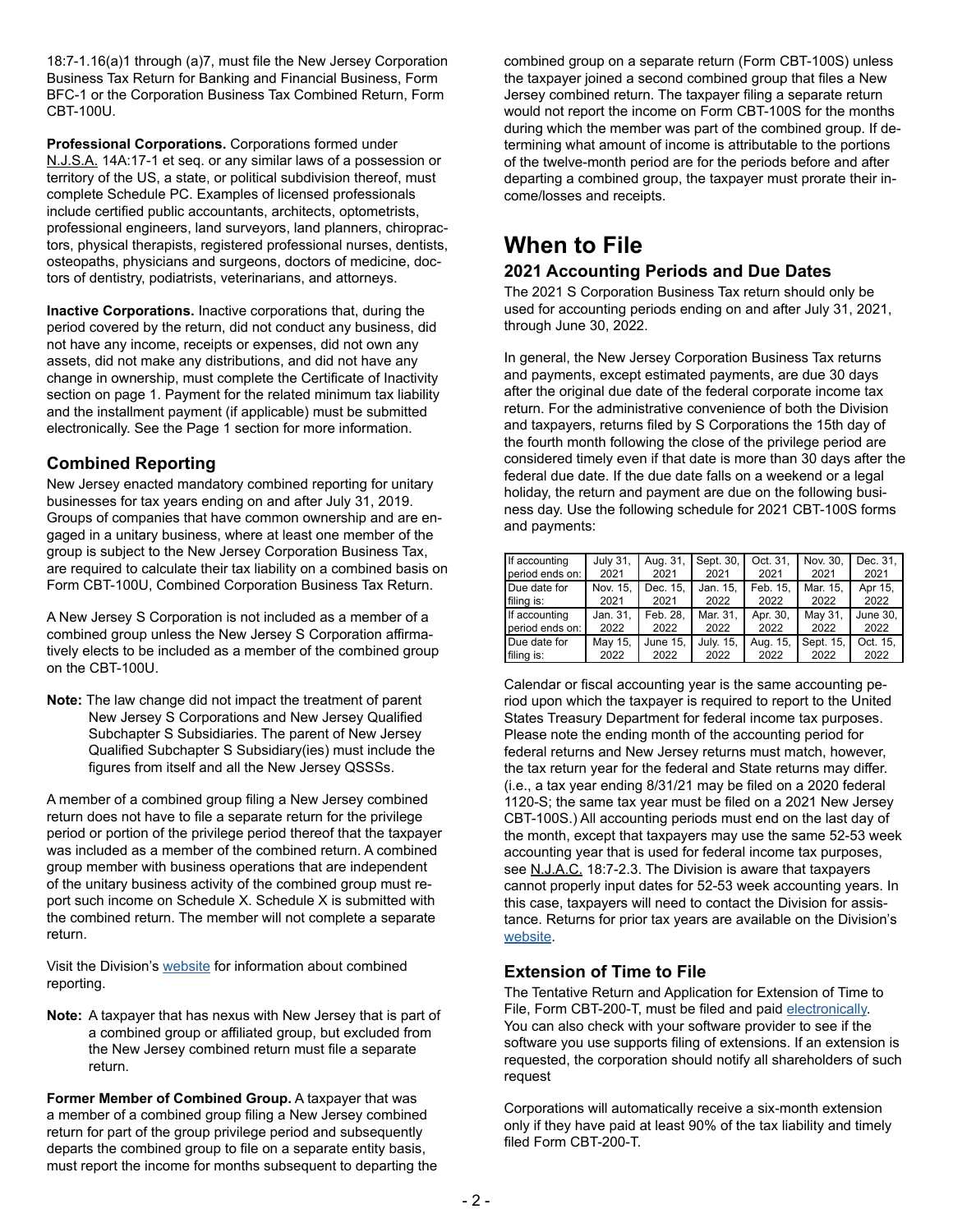An extension of time is granted only to file your New Jersey Corporation Business Tax return. There is no extension of time to pay the tax due. The Division will notify you only if we deny your extension request, but not until after you actually file your return. Penalties and interest are imposed whenever tax is paid after the original due date.

**Note:** An extension payment must include any applicable professional Corporation (PC) fees and/or installment payments. See the online application for more information.

# **Payment of Tax**

The balance of tax due must be paid in full by the original due date of the return.

In addition, corporations are required to make installment payments of estimated tax. The requirement for making these payments is based on the amount of the total tax liability shown on the most recent return.

- **If the 2021 total tax liability is greater than \$375,** the taxpayer must make installment payments towards 2022. These payments are to be made electronically on Form CBT-150 and are due on or before the 15th day of the 4th, 6th, 9th, and 12th months of the tax year. Taxpayers with gross receipts greater than or equal to \$50,000,000 must make installment payments on the 15th day of the 4th, 6th, and 12th months of the tax year.
- **If the 2021 total tax liability is \$375 or less,** installment payments may be made as indicated above **OR** in lieu of making installment payments, the taxpayer may make a payment of 50% of the 2021 total tax liability.

## **How to Pay**

To make payments electronically, go to the Division of Taxation's [website.](https://www1.state.nj.us/TYTR_BusinessFilings/jsp/common/Login.jsp?taxcode=20
) Taxpayers that do not have access to the internet may call the Division's Customer Service Center at (609) 292-6400.

Taxpayers with a prior year liability of \$10,000 or more in any tax are required to make their payments for all taxes by Electronic Funds Transfer (EFT). For information or to enroll in the program, visit the Division of Revenue and Enterprise Services' [website](www.nj.gov/treasury/revenue/eft1.shtml), call (609) 292-9292 and select option #6, fax (609) 984-6681, or write to NJ Division of Revenue and Enterprise Services, EFT Section, PO Box 191, Trenton, NJ 08646-0191.

**Note:** Taxpayers who are required to remit payments by EFT can satisfy the EFT requirement by making e-check or credit card payments.

# **Penalties and Interest**

**Insufficiency Penalty**. If the amount paid with the Tentative Return, Form CBT-200-T, is less than 90% of the tax liability computed on Form CBT-100S, or in the case of a taxpayer whose preceding return covered a full 12-month period, is less than the amount of the tax computed at the rates applicable to the current accounting year but on the basis of the facts shown and the law applicable to the preceding accounting year, the taxpayer may be liable for a penalty of 5% per month or part of a month not to exceed 25% of the amount of underpayment from the original due date to the date of actual payment.

**Late Filing Penalty.** 5% per month or part of a month on the amount of underpayment not to exceed 25% of that underpayment, except if no return has been filed within 30 days of the date on which the first notice of delinquency in filing the return was sent, the penalty will accrue at 5% per month or part of a month of the total tax liability not to exceed 25% of such tax liability. Also, a penalty of \$100 for each month the return is delinquent may be imposed.

**Late Payment Penalty.** 5% of the balance of tax due paid after the due date for filing the return may be imposed.

**Interest.** The annual interest rate is 3% above the average predominant prime rate on outstanding balances for every month or part of a month the tax is unpaid, compounded annually. At the end of each calendar year, any tax, penalties, and interest remaining due will become part of the balance on which interest will be charged. The interest rates assessed by the Division of Taxation are published [online.](https://www.state.nj.us/treasury/taxation/interest.shtml)

**Note:** The average predominant prime rate is the rate as determined by the Board of Governors of the Federal Reserve System, quoted by commercial banks to large businesses on December 1st of the calendar year immediately preceding the calendar year in which payment was due or as redetermined by the Director in accordance with N.J.S.A. 54:48-2.

**Collection Fees.** In addition, if the tax bill is sent to our collection agency, a referral cost recovery fee of 11% of any tax, penalty, and interest due will be added to the liability in accordance with N.J.S.A. 54:49-12.3. If a certificate of debt is issued for the outstanding liability, a fee for the cost of collection of the tax may also be imposed.

**Underpayment of Estimated Tax.** To calculate the amount of interest for the underpayment of estimated tax, complete either Form [CBT-160-A](https://www.state.nj.us/treasury/taxation/pdf/current/cbt/cbt160a.pdf) or Form [CBT-160-B.](https://www.state.nj.us/treasury/taxation/pdf/current/cbt/cbt160b.pdf) If the taxpayer qualifies for any of the exceptions to the imposition of interest for any of the installment payments, Part II must be completed and submitted with the return as evidence of such exception.

**Civil Fraud.** If any part of an assessment is due to civil fraud, there shall be added to the tax an amount equal to 50% of the assessment in accordance with N.J.S.A. 54:49-9.1.

**Transacting Business Without a Certificate of Authority.** In addition to any other liabilities imposed by law, a foreign corporation that transacts business in this State without a certificate of authority shall forfeit to the State a penalty of not less than \$200, nor more than \$1,000 for each calendar year, not more than 5 years prior thereto, in which it shall have transacted business in this State without a certificate of authority. N.J.S.A. 14A:13-11(3).

## **Amended Returns**

Beginning with returns for Tax Year 2019 and after, taxpayers must submit amended returns electronically.

**Final Determination of Net Income by Federal Government.**  Any change or correction made by the Internal Revenue Service must be reported to the Division within 90 days. Amended NJ-K-1s must be provided to the appropriate shareholders.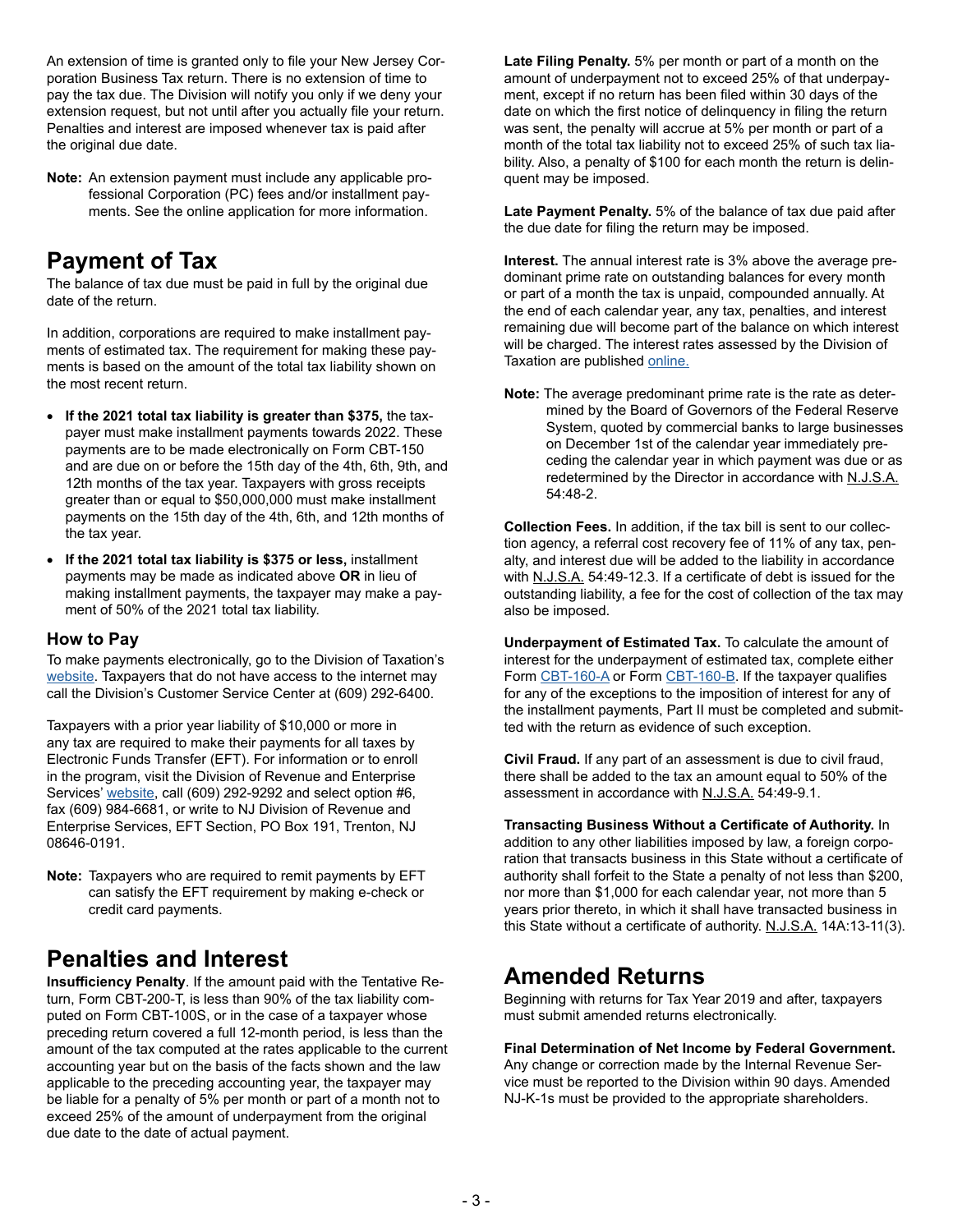# **Page 1 Line-by-Line Instructions**

Enter the federal employer identification number, New Jersey corporation number, corporation name and complete address and ZIP Code in the space provided on the return.

Check the appropriate box to indicate whether this is the initial return or an amended return.



If filing an amended return, enter the applicable code in the boxes provided. If using code 10, "Other," enter the reason in the lines provided. If more space is

needed, include a rider.

- 1. Change in allocation factor
- 2. IRS audit
- 3. Amended federal 1120 filed
- 4. To take credit for payments/payments made by a partnership
- 5. Adjustments to ENI
- 6. To change credit request to refund request or refund request to credit request
- 7. Change in filing period<br>8. Change in tax credits re
- 8. Change in tax credits reported<br>9. Adding or subtracting a combine
- 9. Adding or subtracting a combined return member
- **Other**

Provide the remaining information requested on the top portion of the return. The federal business activity code should be taken from the taxpayer's federal tax return. Provide the location of the corporate books as well as a contact person and telephone number. If the corporation is a Professional Corporation, is claiming P.L. 86-272, or is a Qualified Subchapter S Subsidiary, check the box. See [Corporations Required to File](#page-0-0) on page 1 for required forms and schedules.

All corporations must complete page 1, the Annual General Questionnaire, and Schedules A, A-2, A-3, A-4, and A-GR of the return.

#### **Line 1 – Taxable Net Income Subject to Federal Corporate Income Taxation**

Enter amount from Schedule A, Part II, line 5. If zero or less, enter zero.

#### **Line 2 – Amount of Tax**

Multiply line 1 by the applicable tax rate:

- **If the total of Schedule A, Part II, line 5 plus Schedule O, Part III, line 31 (if applicable) is greater than \$100,000,** the tax rate is 9% (.09).
- **If the total of Schedule A, Part II, line 5 plus Schedule O, Part III, line 31 (if applicable) is greater than \$50,000 and less than or equal to \$100,000,** the tax rate is 7.5% (.075). Tax periods of less than 12 months qualify for the 7.5% rate if the prorated total of Schedule A, Part II, line 5 plus Schedule O, Part III, line 31 does not exceed \$8,333 per month.
- **If the total of Schedule A, Part II, line 5 plus Schedule O, Part III, line 31 (if applicable) is \$50,000 or less,** the tax rate is 6.5% (.065). Tax periods of less than 12 months qualify for the 6.5% rate if the prorated total of Schedule A, Part II, line 5 plus Schedule O, Part III, line 31 does not exceed \$4,166 per month.

For taxpayers with total entire net income that is not subject to federal income taxation or such portion that is allocable to New Jersey, there is no tax imposed. However, minimum tax requirements apply.

#### **Line 3 – Tax Credits**

Enter amount from Schedule A-3, Part I, line 28. Include the applicable credit form(s) with the return. See Schedule A-3 instructions for more information.

#### **Line 4 – Tax Liability**

Subtract line 3 from line 2. If this amount is less than \$1,500, complete Schedule A-GR to determine if there is a minimum tax liability. (Members of affiliated groups, see the instructions for Schedule A-GR.) Enter the greater of the computed tax liability or the amount from Schedule A-GR, line 7.

**Note:** The surtax does not apply to New Jersey S corporations.

#### **Line 5 – Installment Payment**

Taxpayers are required to make installment payments of estimated tax. The requirement for making these payments is based on the amount of the total tax liability shown on the most recent return.

- **If the 2021 total tax liability is greater than \$375,** the taxpayer must make installment payments towards 2022. These payments are to be made electronically on Form CBT-150 and are due on or before the 15th day of the 4th, 6th, 9th, and 12th months of the tax year. Taxpayers with gross receipts greater than or equal to \$50,000,000 must make installment payments on the 15th day of the 4th, 6th, and 12th months of the tax year. Information on making these payments can be found on the Division's [website](https://www.state.nj.us/treasury/taxation/payments-notices.shtml).
- **If the 2021 total tax liability is \$375,** installment payments may be made as indicated above **OR** in lieu of making installment payments, the taxpayer may make a payment of 50% of the 2021 total tax liability. For taxpayers who qualify and want to take advantage of this option, enter on line 5, 50% of the amount on line 4. This will become part of the payment to be made with the 2021 return and installment payments will not be required. This payment should be claimed as a credit when filing the 2022 return.

## **Line 6 – Professional Corporation Fees**

Enter amount from Schedule PC, Part II, line 7.

**Note:** Check the box on page 1 to indicate the corporation is a Professional Corporation.

See Schedule PC instructions for information about filing requirements and examples of professional corporations.

**Line 7 – Total Tax and Professional Corporation Fees**  Enter the total of lines 4, 5, and 6.

#### **Line 8a – Payments and Credits**

Include on this line:

- Installment tax payments made for 2021;
- Amounts paid with tentative return (form CBT-200-T);
- Any overpayment from the preceding tax return that the taxpayer elected to have credited to the current year's tax. Do not include any amount of the overpayment that the taxpayer elected to have refunded.
- **Note:** Professional corporation installment payments from the prior year may not be used to offset any current year tax liability and are **not** eligible for refund.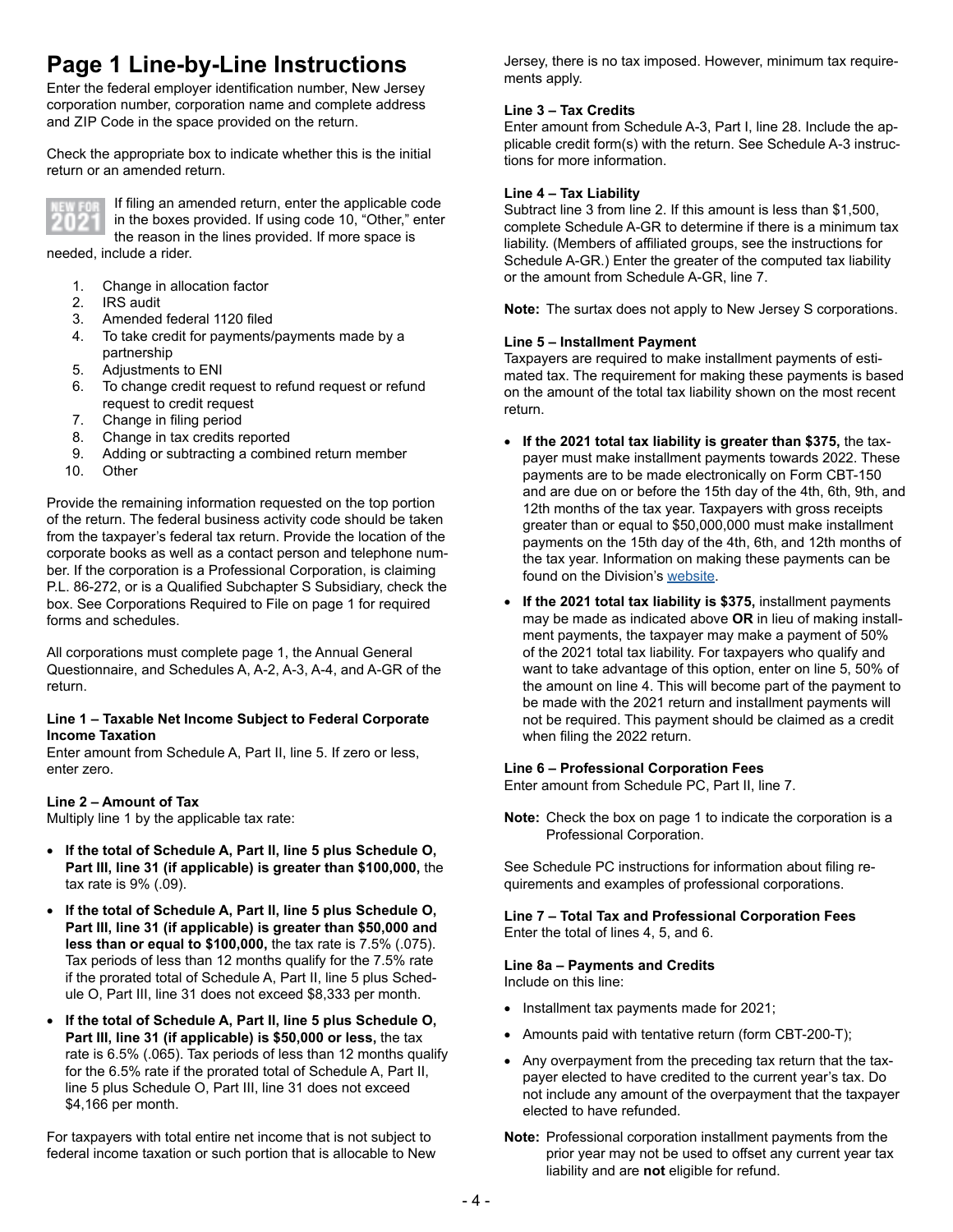#### **Line 8b – Payments Made by Partnerships**

Include the total payments made by partnerships on behalf of the taxpayer that are reported in column 7 on Schedule P-1. Submit copies of the NJK-1s or K-1s (as applicable) reflecting payments made by each partnership entity.

#### **Line 8c – Refundable Tax Credits**

Enter the amount from Schedule A-3, Part II, line 5. Include the applicable credit form(s) with the return. See Schedule A-3 instructions for more information.

#### **Line 9 – Balance of Tax Due**

If line 8d is less than line 7, subtract line 8d from line 7 and enter the difference. If line 8d is more than line 7, skip line 9 and continue with line 10.

#### **Line 10 – Pro Rata Share of S Corp Income for Nonconsenting Shareholders**

Enter the amount from Schedule K, Part VII, line 6, column C. If the S corporation was completely liquidated during the tax year and Schedule K Liquidated was completed, add the amounts from Part VII, line 6 columns C and E and enter the total.

#### **Line 11 – Gross Income Tax Paid on Behalf of Nonconsenting Shareholders**

Enter the amount from Schedule K, Part VII, line 6, column F. If the S corporation was completely liquidated during the tax year and Schedule K Liquidated was completed, enter the amount from Part VII, line 6, column H. The tax rate on net pro rata share of S corporation income allocated to New Jersey for nonconsenting shareholders is 10.75% (.1075).

**Note**: The S corporation cannot make payments on behalf of consenting shareholders. Any payments made on behalf of consenting shareholders will be disallowed by the Division. The S corporation will be required to file a refund claim for any payments made on behalf of consenting shareholders.

#### **Line 12 – Penalty and Interest Due**

Include any penalties and interest. See the Penalties and Interest section for information.

## **Amount Due or Overpayment - Lines 13–17**

Compare line 8d to the total of lines 7, 11, and 12.

- If line 8d is less than the total of lines 7, 11, and 12, complete line 13.
- If line 8d is more than the total of lines 7, 11, and 12, complete lines 14 through 17.

#### **Line 13 – Total Balance Due**

Enter the total of lines 9, 11, and 12.

#### **Line 14 – Amount Overpaid**

Subtract the total of lines 7, 11, and 12 from the amount on line 8d.

#### **Line 15 – Refund**

Enter the amount of your overpayment that you want refunded.

#### **Line 16 – Credit to 2022**

Enter the amount of your overpayment that you want to credit to your 2022 tax liability.

#### **Line 17 – Credit to a Combined Group**

Enter the amount of your overpayment that you want to credit to a combined group. Also include the unitary ID Number and tax return year to which it is to be applied.

**Note:** An overpayment of tax by a New Jersey S corporation can only be credited to a combined group in which the New Jersey S corporation elects to be included. Otherwise, an overpayment of tax by a New Jersey S corporation will not be credited to any combined group.

## **Certification of Inactivity**

Inactive corporations must complete page 1, the Annual General Questionnaire, and Schedules A, A-2, A-3, A-4, and A-GR of the CBT-100S. A corporate officer must sign and certify that the corporation did not conduct any business, did not have any income, receipts, or expenses, and did not own any assets during the entire period covered by the tax return.

## **Signature**

Each return must be signed by an officer of the corporation who is authorized to attest to the truth of the statements contained therein and to acknowledge that they understand they are required to include copies of their federal return(s), forms, and schedules. The fact that an individual's name is signed on the return shall be prima facie evidence that such individual is authorized to sign the return on behalf of the corporation.

**Tax preparers** who fail to sign the return or provide their assigned tax identification number shall be liable for a \$25 penalty for each such failure. If the tax preparer is not self-employed, the name of the tax preparer's employer and the employer's tax identification number should also be provided. In the case of a corporation in liquidation or in the hands of a receiver or trustee, certification shall be made by the person responsible for the conduct of the affairs of such corporation.

# **Annual General Questionnaire**

All taxpayers must answer all questions on this schedule. If necessary, include a rider detailing the information requested in the questions.

# **Schedule A**

## **Computation of Taxable Net Income**

Every taxpayer must complete this schedule.

Taxpayers must include a copy of the federal return and any forms or schedules that accompanied the return that was filed with the Internal Revenue Service. Failure to include the forms and schedules will result in an incomplete New Jersey Corporation Business Tax return and the taxpayer may be assessed penalties and interest for noncompliance. See Technical Bulletin, [TB-98](https://www.state.nj.us/treasury/taxation/pdf/pubs/tb/tb98.pdf), *Federal Return and the Forms and Schedules to Include with the Corporation Business Tax Return Pursuant to P.L. 2020, C. 118.*

## **Part I**

#### **Line 4 – Net gain (loss) from Form 4797**

Include a rider or schedules showing the same information shown on federal Form 4797. Gains and losses resulting from the disposition of property where a I.R.C. § 179 expense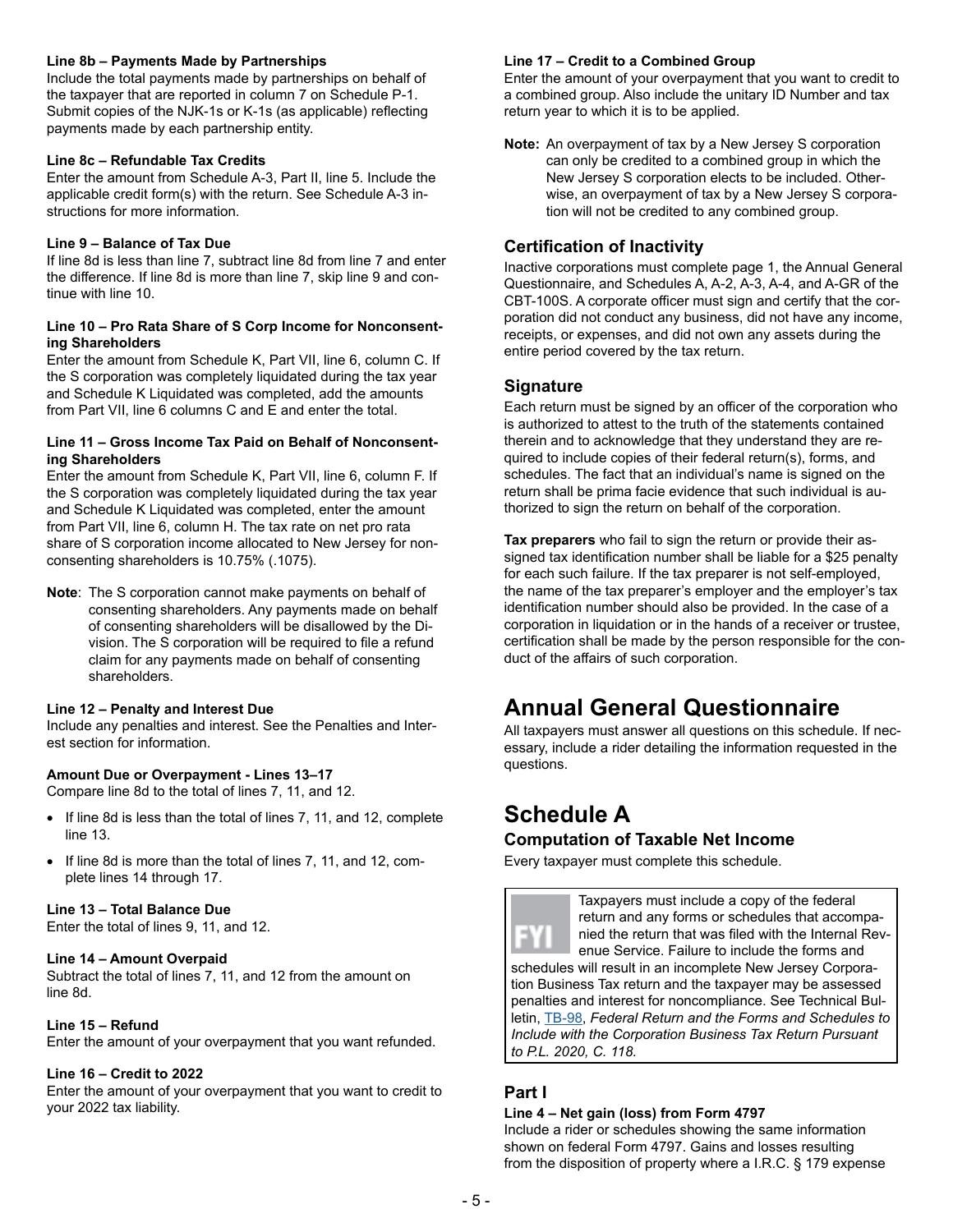deduction was passed through to S corporation shareholders are not reported on federal Form 4797, and should be reported on Schedule A, Part I, line 26. If a sale of shares of stock or partnership interest resulted in a taxable transfer of a controlling interest in certain commercial real property under N.J.S.A. 54:15C-1, indicate on a rider.

#### **Line 13 – Interest**

Include a copy of federal Form 8916A and/or federal Form 8990 if completed.

**Lines 22a to 30 –** Include all items of income and expense that pass through to the individual shareholders as reported on the federal Schedule K. Be sure to report Part I, lines 26, 27, and 28 as deductions.

Charitable contributions are limited to 10% of taxable income for New Jersey purposes and should be stated separately on line 30.

Built-in gains must be reported on Part I, line 23d as a gross amount exclusive of any net effects of taxes paid by the corporation.

#### **Line 21 – Ordinary Income From Trade or Business Activities**

The amount on line 21 must agree with line 21, page 1, of the taxpayer's federal Form 1120-S.

If the corporation has not filed a separate federal income tax return, the taxpayer must explain and reconcile the differences on a rider.

**Line 31 –** The amount on line 31 must reflect entire net income in the same manner and to the same extent as if no federal income tax S or New Jersey S election had been made.

#### **Line 33 – Interest on federal, state, municipal, and other obligations**

Include any interest income that was not taxable for federal income tax purposes and was not included in taxable net income reported on Part I, line 31.

#### **Line 34 – New Jersey State and other states taxes**

Enter the total taxes paid or accrued to the United States, a possession or territory of the United States, a state, a political subdivision thereof, or the District of Columbia, or to any foreign country, state, province, territory or subdivisions thereof, on or measured by profits or income, business presence or business activity, or any sales and use tax paid by a utility vendor, taken as a deduction on Schedule A and reflected on Part I, line 31. For additional information, see Technical Bulletin T[B-80](https://www.state.nj.us/treasury/taxation/pdf/pubs/tb/tb80.pdf), *Addback of Other States' Taxes,* and the Schedule H instructions

#### **Line 35 – Taxes paid by the corporation on behalf of the shareholder**

Any tax paid by the corporation on behalf of any shareholder should not have been deducted as an expense on Schedule A. However, if the corporation expensed such taxes on Schedule A, these taxes must be included in Part I, line 34.

#### **Line 36a – Depreciation modification being added to income**

Enter the depreciation and other adjustments being added to income from Schedule S. See Schedule S instructions for more information.

#### **Line 36b – Depreciation modification being subtracted from income**

Enter the depreciation and other adjustments being subtracted from income from Schedule S. See Schedule S instructions for more information.

#### **Line 37a – I.R.C. § 78 Gross-up**

The portion of any I.R.C. § 78 gross-up included in dividend income on Part I, line 23b that is not excluded/deducted from entire net income on Part I, line 43 may be deducted on this line. Include a copy of federal foreign tax credit, Form 1118.

## **Line 37b – Other deductions and additions**

This includes, but is not limited to:

- Adjustments for which a place has not been provided somewhere else on the return;
- Gross income, less deductions and expenses in connection with that income, from sources outside the United States not included in federal taxable income,
- The net effect of the elimination of nonoperational and nonunitary partnership income and expenses from Schedule O, Part I, line 36.
- The add back of any deductions for research and experimental expenditures, to the extent that those research and experimental expenditures are qualified research expenses or basic research payments for which an amount of credit is claimed pursuant to section 1 of P.L.1993, c.175 (C.54:10A-5.24) unless those research and experimental expenditures are also used to compute a federal credit claimed pursuant to I.R.C. § 41.

Include separate riders explaining any items reported.

#### **Line 37c – Related party interest addback**

Enter the total amount of interest deducted on Schedule A that was paid to related members and reported on Schedule G, Part I. See Schedule G instructions for more information.

#### **Line 37d – Related party intangible expenses and costs addback**

Enter the total amount of intangible expenses and costs deducted on Schedule A that was paid to related members and reported on Schedule G, Part II. See Schedule G instructions for more information.

#### **Line 37e – Other federally exempt income**

For tax years beginning on and after January 1, 2018, all income that was exempt for federal income tax purposes under any provision of the Internal Revenue Code or any federal law must be added back. If such amounts were not added back on any other line of Schedule A, include such amounts on Part I, line 37e and include a rider detailing the amounts and the provisions of the Internal Revenue Code.

**Note:** Items of income excluded from federal taxable net income pursuant to U.S. tax treaties with the following countries are not required to be added back: India, Canada, Japan, Germany, Mexico, Belgium, and the United Kingdom. This list of countries is not all-inclusive. For information on a specific treaty country, contact the Division of Taxation.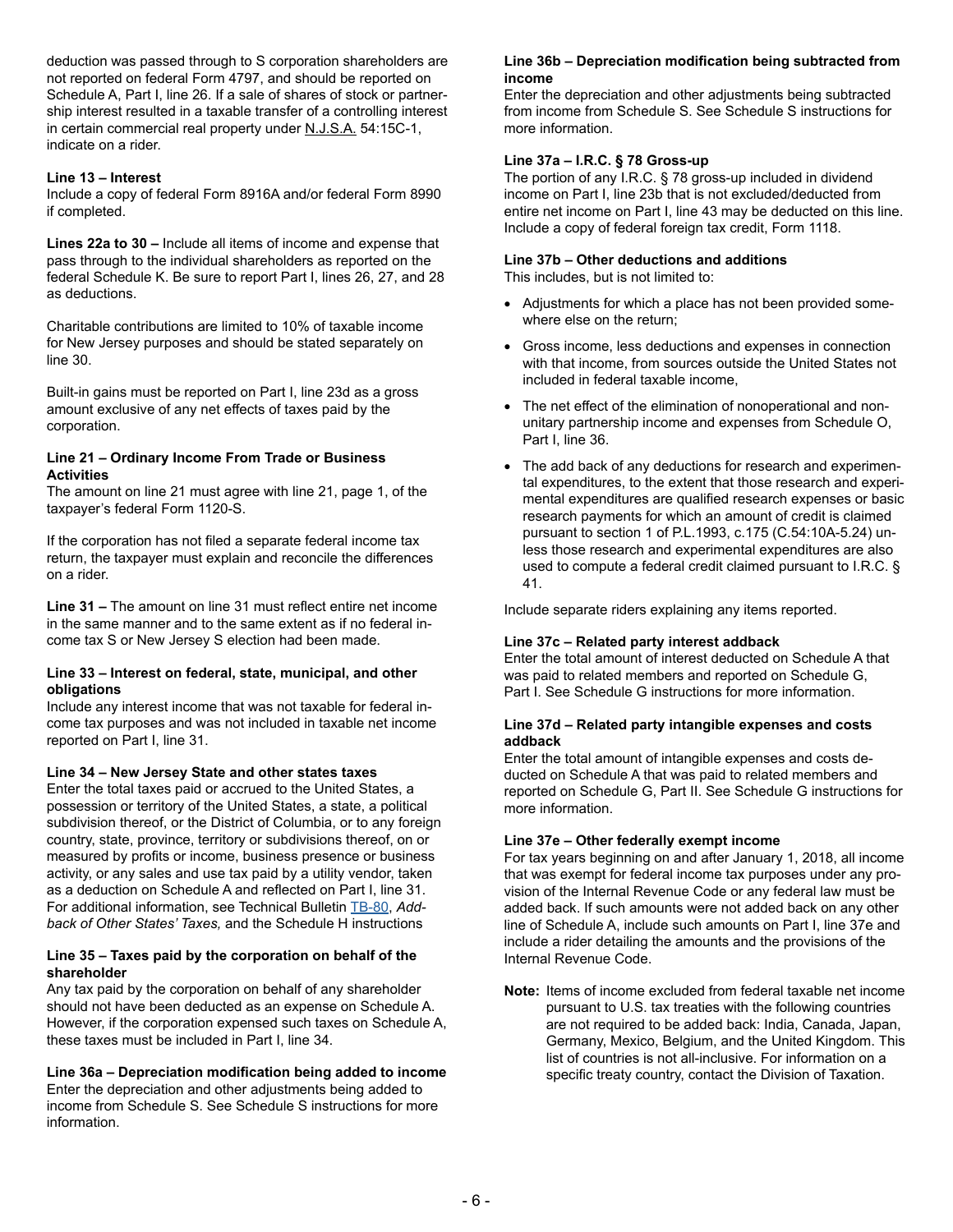## **Line 38 through line 44 – For privilege periods ending on and after July 31, 2019, multiple changes to the application of several provisions took effect:**

**Line 38 – Entire net income before net operating loss deduction and dividend exclusion** Enter the net of lines 32 through 37e.

#### **Note: The amount reported on Schedule A, line 36b must be subtracted when netting lines 32 through 37e.**

## **Line 39 – Allocation Factor from Schedule J**

Enter allocation factor from Schedule J. If all receipts were derived from only New Jersey sources, enter 1.000000. See Schedule J instructions for more information.

#### **Line 40 – Allocated entire net income/(loss) before net operating loss deductions and dividend exclusion**

Multiply line 38 by line 39 and enter the result. If zero or less, also enter zero on line 45.

**Note:** A net operating loss for a tax year may be carried forward as a net operating loss deduction to a succeeding year. An S corporation may carry forward losses generated as a C corporation prior to its New Jersey S election. A net operating loss is the excess of allowable deductions over gross income used in computing entire net income. Neither a net operating loss deduction nor the dividend exclusion is an allowable deduction in computing a net operating loss. Post-allocation net operating losses expire 20 privilege periods after the loss was originally generated. Information on the net operating losses must be detailed on Form 500S.



Net operating losses/net operating loss carryovers now occur on a post-allocation basis. If the taxpayer has net operating losses from before July 31,

2019, those unused unexpired pre-allocation net operating loss carryovers must be converted to prior net operating loss conversion carryovers using the allocation factor from the taxpayer's last tax year prior to the change to post-allocation net operating losses. For more information, see Technical Bulletin, [TB-94,](https://www.state.nj.us/treasury/taxation/pdf/pubs/tb/tb94.pdf) *General Information on the New Net Operating Loss Regime for Tax Years Ending on and After July 31, 2019.*

#### **Line 41 – Deduction for current converted net operation losses**

Enter the amount of current converted net operating losses from Form 500S.

#### **Line 42 – Allocated entire net income before allocated dividend exclusion**

Subtract line 41 from line 40 and enter the result. If the amount is zero or less, enter zero here and on line 45.

## **Line 43 – Allocated Dividend Exclusion**

Enter the amount from Schedule R, line 13.

**Note:** The amount of the dividend exclusion allowed to be taken as a deduction is limited to the amount of income reported on Schedule A, line 42 for the tax year.

Pursuant to N.J.S.A. 54:10A-4(k)(5), N.J.S.A. 54:10A-4(u), N.J.S.A. 54:10A-4(v), and N.J.S.A. 54:10A-4(w), the dividend exclusion is now an allocated exclusion.

## **Line 45 – Allocated Entire Net Income**

Subtract line 43 from line 42 and enter the result.

## **Part II**

#### **Line 1 – Entire net income that is subject to federal corporate income taxation**

Line 1 must reflect the income used as a basis in determining the federal tax payable by the corporation as reported on federal Form 1120-S, such as certain built-in gains, net passive income, etc. Built-in gains must be reported on line 23d as a gross amount exclusive of any net effects of taxes paid by the corporation.

## **Line 2 – Allocation Factor**

Enter the allocation factor from Schedule J.

## **Line 3 – Allocated Entire Net Income before net operating loss deductions**

Multiply line 1 by line 2.

## **Line 4 – Deduction for Available Converted Net Operation Losses**

For privilege periods ending on and after July 31, 2019, a taxpayer may use their New Jersey net operating loss deductions against their allocated entire net income that is subject to federal corporate income taxation. Enter the amount of net operating loss deduction from Form 500S.

## **Line 5 – Taxable Net Income subject to federal corporate income taxation**

Subtract line 4 from line 3 and also enter the result on page 1, line 1.

# **Schedule A-2**

## **Cost of Goods Sold**

The amounts reported on this schedule must be the same as the amounts reported on the taxpayer's federal Form 1125-A of the federal pro forma or federal return, whichever is applicable. Include Form 1125-A with the return.

# **Schedule A-3**

## **Summary of Tax Credits**

This schedule must be completed if any tax credits are being claimed for the current tax period. Any tax credit(s) claimed on this schedule must be documented with a valid New Jersey Corporation Business Tax credit form and must be included with the tax return. See page 15 for a list of available credit forms and for instructions on obtaining them. If the taxpayer is claiming a valid tax credit that is allowable in accordance with the New Jersey Corporation Business Tax Act for which a place has not been provided somewhere else on the schedule, report the "Other" line in the appropriate section of Schedule A-3.



Taxpayers must include the appropriate credit form in the year the credit was earned even if they are not claiming the credit on their tax return.

## **Part I – Tax Credits Used Against Liability**

The total on line 28 must equal the amount reported on page 1, line 3. Amounts to be entered are calculated on the credit forms. See the specific New Jersey Corporation Business Tax credit form for information about each credit.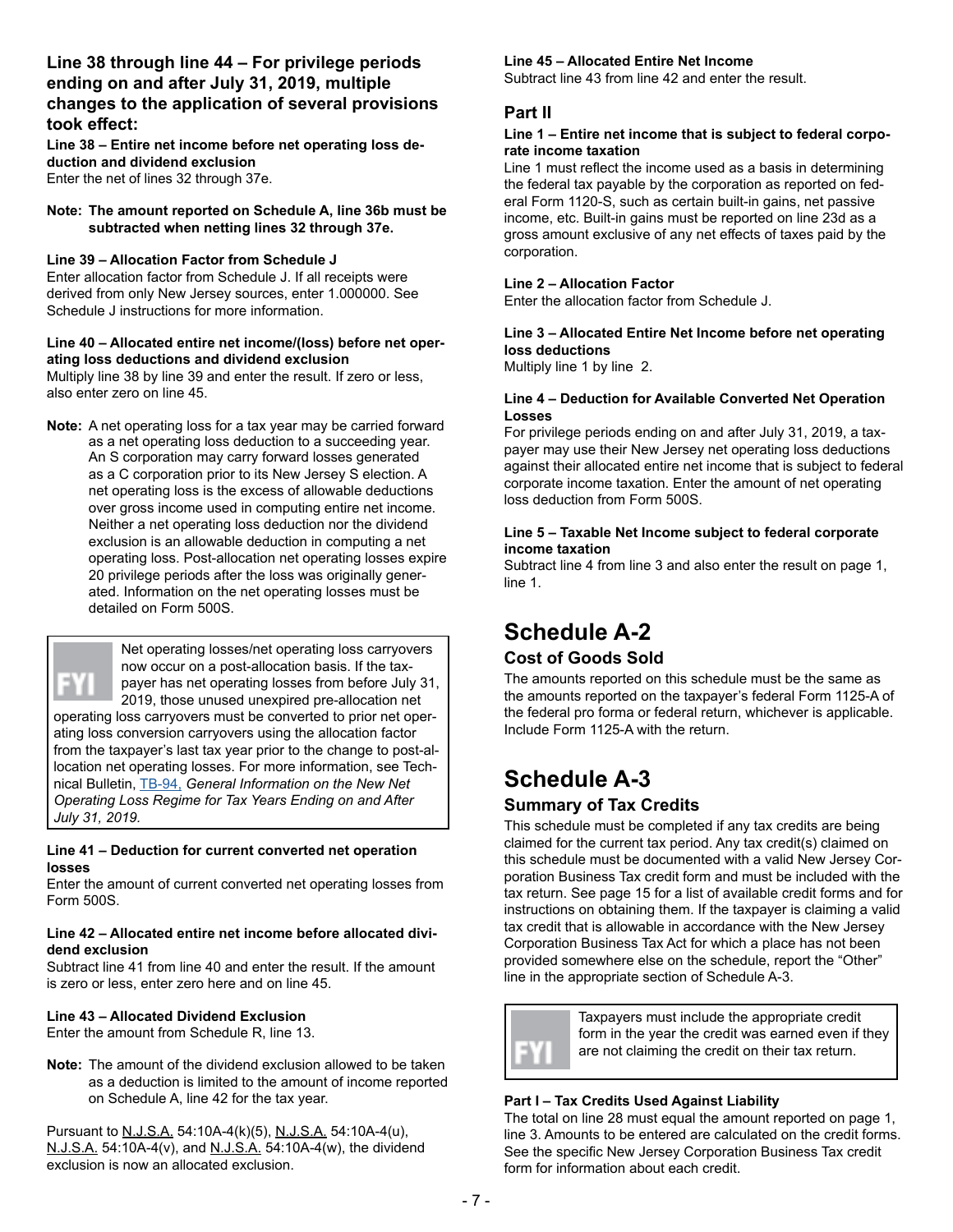**Note:** Most tax credits cannot reduce the tax liability below the minimum tax. However, there are rare instances where it can. Follow the instructions on the credit form regarding how and where to record the information to ensure the credit is properly offsetting the tax liability.

## **Part II – Refundable Tax Credits**

If the credit form calculates an amount to be refunded, enter the refundable portion on the appropriate line. The total on line 5 must equal the amount reported on page 1, line 8c.

# **Schedule A-4**

## **Summary Schedule**

Every corporation must complete this schedule. Report the information on each line of Schedule A-4 from the return schedules indicated. All lines must be completed as applicable. Non-allocating taxpayers must enter 1.000000 on line 5.

# **Schedule A-GR**

## **Computation of New Jersey Gross Receipts and Minimum Tax**

Subtract line 3 from line 2 on page 1. If the resulting tax liability is less than \$1,500, complete this schedule. Enter the greater of the computed tax liability or the amount on Schedule A-GR, line 7 on page 1, line 4.

The minimum tax is assessed based on the New Jersey Gross Receipts as follows:

| <b>New Jersey Gross Receipts</b>            | Minimum Tax |
|---------------------------------------------|-------------|
| Less than \$100,000                         | \$375       |
| \$100,000 or more but less than \$250,000   | \$562       |
| \$250,000 or more but less than \$500,000   | \$750       |
| \$500,000 or more but less than \$1,000,000 | \$1.125     |
| \$1,000,000 or more                         | \$1.500     |

If a taxpayer is filing a separate return and is a member of an affiliated or controlled group (as per I.R.C. § 1504 or § 1563) that has a total payroll of \$5,000,000 or more for the tax year, the minimum tax is \$2,000 regardless of the amount of the taxpayer's New Jersey gross receipts. In such instances, Schedule A-GR does not need to be completed. Tax years of less than 12 months are subject to the higher minimum tax if the prorated total payroll exceeds \$416,667 per month. Total payroll refers to the total payroll of the affiliated group rather than total New Jersey payroll of a single corporation. Taxpayers that are members of an affiliated or controlled group must submit a schedule of payroll per member and a copy of the taxpayer's federal affiliations schedule, Form 851, with the return.

**The minimum tax cannot be prorated. In general, zero (0) returns are not permitted.**

## **Schedule B**



Schedule B has been discontinued. The Division will use data from federal Form 1120-S, Schedule L.

## **Schedule C**



Schedule C has been discontinued. The Division will use data from federal Form 1120-S, Schedules M-1, M-2, and M-3.

# **Schedule F**

## **Corporate Officers – General Information and Compensation**

All applicable information should be provided for each corporate officer regardless of whether compensation was received. The data reported on Schedule F must match what is reported on federal Form 1125-E. Include Form 1125-E with your return.

# **Schedule G**

## **Interest**

If the taxpayer is claiming an exception to the disallowance of the expense reported in Part I or Part II of Schedule G, the taxpayer must complete and include Schedule G-2. The schedule is available on the Division's [website](https://www.state.nj.us/treasury/taxation/prntcbt.shtml).

**Note:** For tax years beginning on or after January 1, 2018, the treaty exceptions have been limited pursuant to P.L. 2018, c. 48. There are additional requirements to meet the treaty exceptions that are reported for the purposes of Part I and Part II of Schedule G. See the instructions for Schedule G-2 for more information.

## **Definitions**

*Related member* means a person that, with respect to the taxpayer during all or any portion of the tax year is (1) a related entity, (2) a component member as defined in subsection (b) of I.R.C. § 1563, (3) a person to or from whom there is attribution of stock ownership in accordance with subsection (e) of I.R.C. § 1563, or (4) a person that, notwithstanding its form of organization, bears the same relationship to the taxpayer as a person described in (1) through (3) of this definition.

*Related entity* means (1) a stockholder who is an individual or a member of the stockholder's family enumerated in I.R.C. § 318. if the stockholder and the members of the stockholder's family own, directly, indirectly, beneficially or constructively, in the aggregate, at least 50% of the value of the taxpayer's outstanding stock; (2) a stockholder, or a stockholder's partnership, limited liability company, estate, trust or corporation, if the stockholder and the stockholder's partnerships, limited liability companies, estates, trusts and corporations own directly, indirectly, beneficially or constructively, in the aggregate, at least 50% of the value of the taxpayer's outstanding stock; or (3) a corporation, or a party related to the corporation in a manner that would require an attribution of stock from the corporation to the party or from the party to the corporation under the attribution rules I.R.C. § 318, if the taxpayer owns, directly, indirectly, beneficially or constructively, at least 50% of the value of the corporation's outstanding stock. The attribution rules of I.R.C. § 318, shall apply for purposes of determining whether the ownership requirements of this definition have been met.

*Intangible expenses and costs* includes (1) expenses, losses, and costs, for, related to, or in connection directly or indirectly with the direct or indirect acquisition, use, maintenance or management, ownership, sale, exchange, or any other disposition of intangible property to the extent such amounts are allowed as deductions or costs in determining taxable income before operating loss deduction and special deductions for the tax year under the federal Internal Revenue Code of 1986, 26 U.S.C. s.1 et seq., (2) losses related to, or incurred in connection directly or indirectly with factoring transactions or discounting transactions, (3) royalty, patent, technical and copyright fees, (4) licensing fees, and (5) other similar expenses and costs.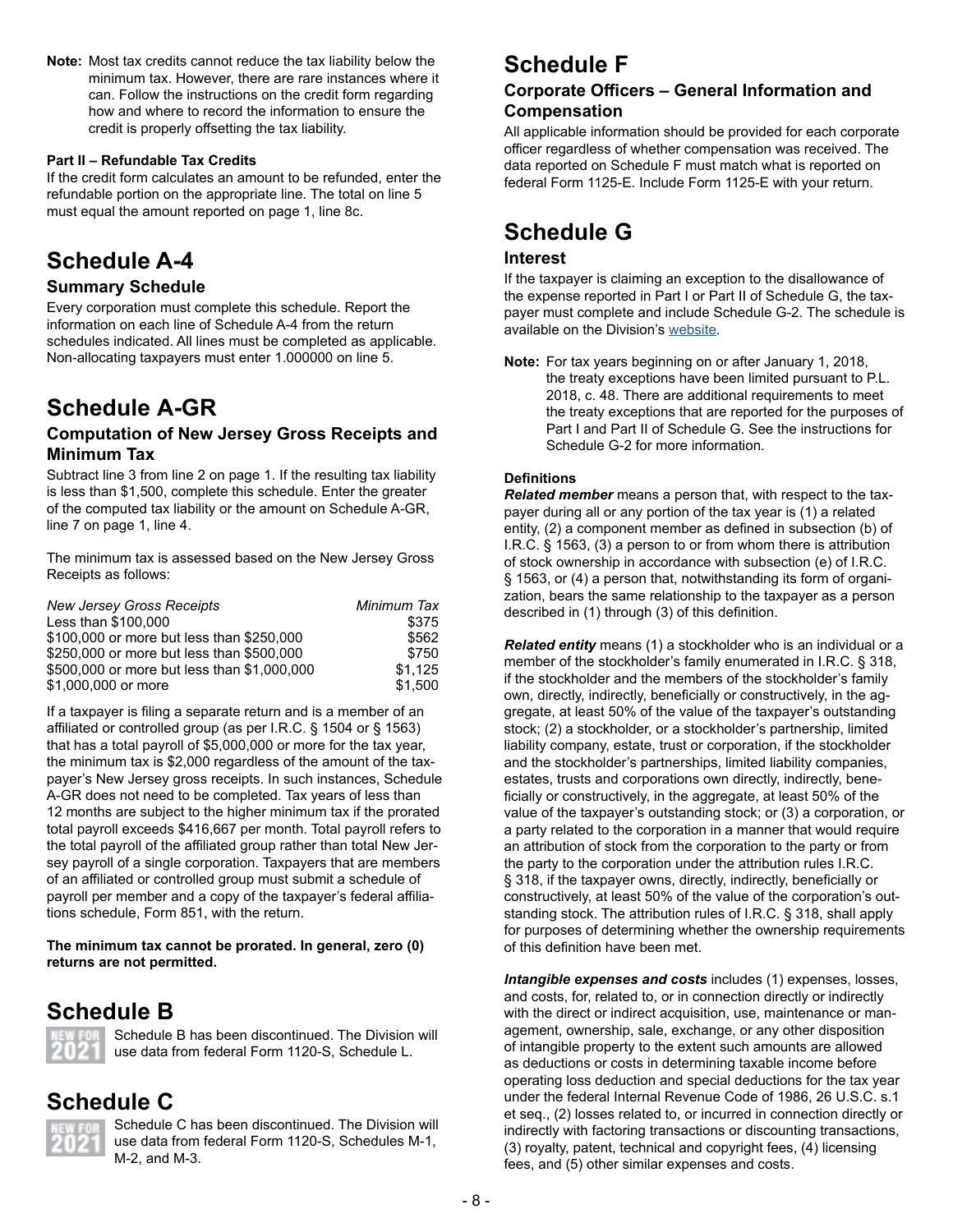*Intangible Property* means patents, patent applications, trade names, trademarks, service marks, copyrights, mask works, trade secrets, and similar types of intangible assets.

**Intangible Interest Expenses and Costs means amounts** directly or indirectly allowed as deductions under I.R.C. § 163 for purposes of determining taxable income under the code to the extent such expenses and costs are directly or indirectly for, related to, or in connection with the direct or indirect acquisition, maintenance, management, ownership, sale, exchange or disposition of intangible property.

## **Part I – Interest**

Interest paid, accrued, or incurred to related members that was deducted in computing taxable net income on Schedule A, Part II, line 5 must be reported on Schedule G, Part I. If the taxpayer is claiming an exception to the disallowance, complete and include Schedule G-2, and include the appropriate amount on Schedule G, Part I, line 1b.

Do not include interest expenses and costs that were deducted directly or indirectly for, related to, or in connection with the direct or indirect acquisition, maintenance, management, ownership, sale, exchange, or disposition of intangible property in Part I of Schedule G. These expenses and costs are, however, required to be included in Part II.

## **Part II – Interest expenses and costs and intangible expenses and costs**

Interest expenses and costs and intangible expenses and costs directly or indirectly paid, accrued, or incurred to, or in connection directly or indirectly with one or more direct or indirect transactions with one or more related members that were deducted in computing taxable net income on Schedule A, Part II, line 5 must be reported on Schedule G, Part II. If the taxpayer is claiming an exception to the disallowance, complete and include Schedule G-2, and include the appropriate amount on Schedule G, Part II, line 1b. Schedule G-2 is available on the Division's [website](https://www.state.nj.us/treasury/taxation/prntcbt.shtml).

# **Schedule H**

## **Taxes**

Itemize all taxes that were in any way deducted in arriving at taxable net income, whether reflected in Schedule A, Part I at line 2 (Cost of goods sold and/or operations), line 12 (Taxes), line 19 (Other deductions) or anywhere else on Schedule A.

# **Schedule J**

## **Computation of Allocation Factor**

If taxpayer does not have receipts outside New Jersey, the allocation factor will be 100% (1.000000) and there is no need to complete this schedule. All other taxpayers must complete this schedule to calculate the allocation factor.

Only activities related to operational activity are to be used in computing the general allocation factors. If the taxpayer has nonoperational activity, see Schedule O. If the taxpayer has nonunitary partnership income, see Schedule P-1.

## **Lines 1a–1e – Receipts Fraction**

Receipts from sales of tangible personal property are allocated to New Jersey if the goods are shipped to points within New Jersey. Receipts from the sale of goods are allocable to New Jersey if shipped to a New Jersey or a non-New Jersey customer where possession is transferred in New Jersey. Receipts from the sale of goods shipped to a taxpayer from outside New Jersey to a New Jersey customer by a common carrier are allocable to New Jersey. Receipts from the sale of goods shipped from outside New Jersey to a New Jersey location where the goods are picked up by a common carrier and transported to a customer outside New Jersey are not allocable to New Jersey. Receipts from the following are allocable to New Jersey: services performed if the benefit of the service is received in New Jersey; rentals from property situated in New Jersey; royalties from the use in New Jersey of patents, copyrights, and trademarks; all other business receipts earned in New Jersey.

**Receipts from Sales of Capital Assets.** Receipts from sales of capital assets (property not held by the taxpayer for sale to customers in the regular course of business), either within or outside New Jersey, should be included in the numerator and the denominator based on the net gain recognized and not on gross selling prices. If the taxpayer's business is the buying and selling of real estate or the buying and selling of securities for trading purposes, gross receipts from the sale of such assets should be included in the numerator and the denominator of the receipts fraction.

For tax years ending on and after July 31, 2019, services are sourced based on market sourcing, not cost of performance.

**Note:** The amount of dividends (deemed and/or paid dividends) excluded from entire net income pursuant to N.J.S.A. 54:10A-4(k)(5), are not included in the numerator or denominator of the receipts fraction. However, the dividend (deemed and/or paid dividends) values that are not excluded **are** included in the numerator or denominator.



Schedule J must be completed *after* calculating the Dividend Exclusion line on the respective parts of Schedule R but *before* calculating the line for Allocated Dividend Exclusion.

## **Line 1h – Single Sales Fraction**

Divide line 1f (New Jersey based receipts) by line 1g (Total Receipts everywhere) and enter the result. When computing the allocation factor in Schedule J, division must be carried to six (6) decimal places, e.g., 0.123456.

# **Schedule K**

## **Shareholders' Shares of Income, Deductions, Etc.**

If the S corporation was completely liquidated during the tax year, see the instructions for Schedule K Liquidated.

## **Part I**

**Line 1 –** Enter the total number of shareholders as of the closing date of this return.

**Line 2 –** Enter the total number of nonresident shareholders included on line 1 above.

**Lines 3a and b –** Enter the total number of nonconsenting shareholders included on line 1 and the percentage of stock owned as of the closing date of this return. A nonconsenting shareholder is not an initial shareholder of a New Jersey S corporation, but one that has acquired stock after the original New Jersey S election and has failed to consent to the New Jersey tax jurisdiction.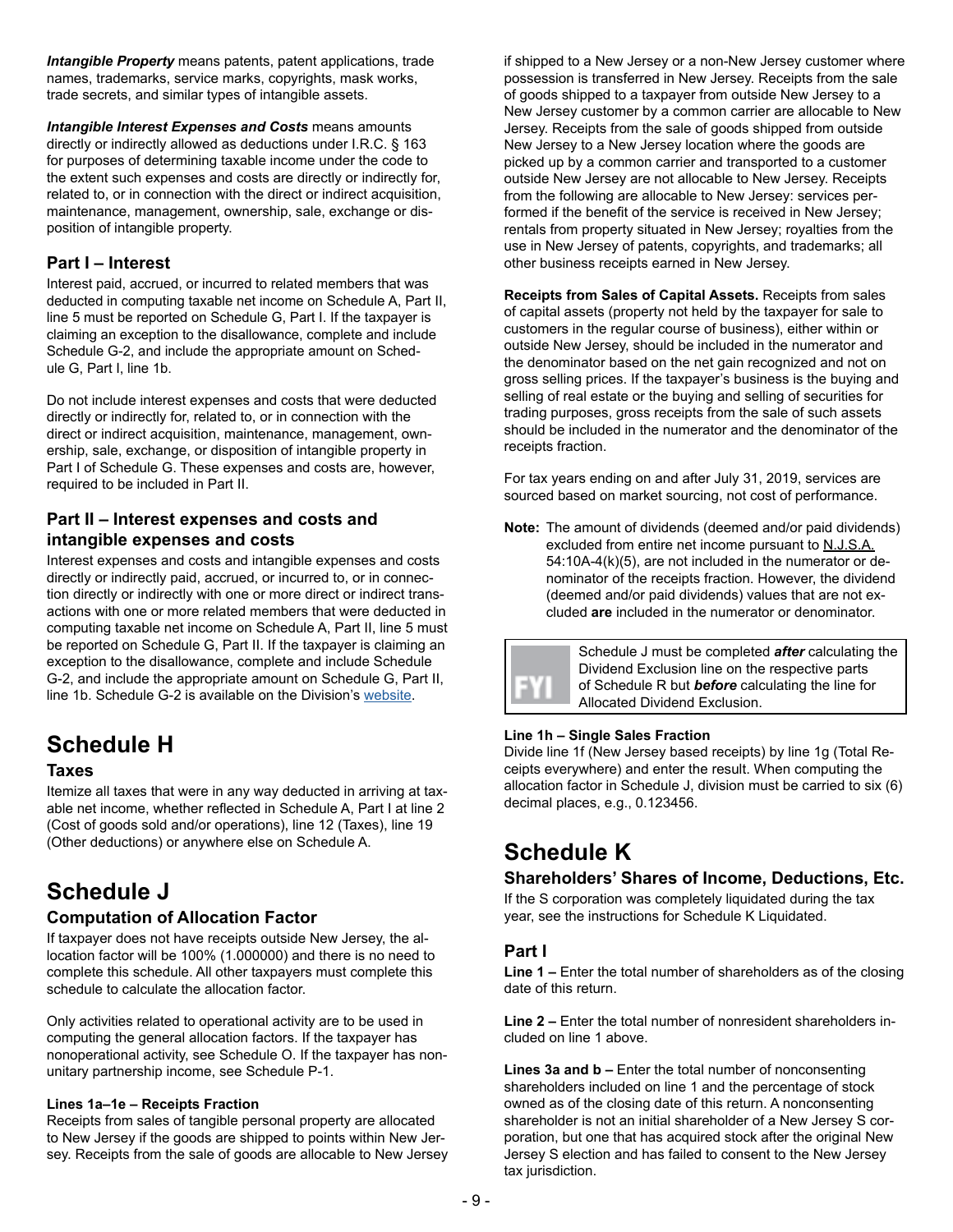## **Part II – New Jersey S Corporation Income (Loss)**

**Lines 2a–2l –** Enter the amounts of income or loss as reported on the corresponding lines of your federal Form 1120-S, Schedule K.

On **line 2i,** report any gains or losses from the disposition of property in which a section 179 expense was claimed and passed through to the S corporation shareholders.

#### **Lines 4a–4e Additions**

**Line 4a –** Enter any State and municipal interest income that was not included in line 3. Do not include interest received or credited from obligations of the State of New Jersey or any of its political subdivisions.

**Line 4b –** Enter the total taxes paid or accrued to the United States, a state, a political subdivision thereof, or the District of Columbia on or measured by profits or income, or business presence or business activity, including income taxes paid or accrued by the corporation on behalf of, or in satisfaction of the liabilities of, the shareholders of the corporation, taken as a deduction on the CBT-100S, Schedule A and reflected in line 3, Part II of Schedule K.

**Line 4c –** Enter all interest on indebtedness incurred or continued, expenses paid and incurred to purchase, carry, manage or conserve, and expenses of collection of the income or gain from obligations the income or gain from which is deductible pursuant to N.J.S.A. 54A:6-14 and 6-14.1, and reflected in line 3, Part II of Schedule K.

**Line 4d –** Enter any losses reflected in line 3 that are not deductible for New Jersey Gross Income Tax purposes pursuant to N.J.S.A. 54A:6-14 and 6-14.1, i.e., losses from exempt federal obligations and/or obligations of the State of New Jersey or its political subdivisions.

## **Lines 6a–g Subtractions**

**Line 6a –** Enter any interest income reflected in line 3 that is not subject to New Jersey Gross Income Tax pursuant to N.J.S.A. 54A:6-14 and 6-14.1, i.e., interest income on exempt federal obligations.

**Line 6b –** Enter any gains reflected in line 3 that are not subject to New Jersey Gross Income Tax pursuant to N.J.S.A. 54A:6-14 and 6-14.1, i.e., gains or losses from exempt federal obligations and/or obligations of the State of New Jersey or its political subdivisions.

**Line 6c –** IRC Section 179 expenses from federal Schedule K.

**Line 6d –** 50% of business meal expenses and 100% of entertainment expenses not deductible for federal purposes.

**Line 6e –** Charitable contributions from federal Schedule K.

**Line 6f –** Include any expenses to generate federal tax-exempt income that is taxable for New Jersey Gross Income Tax purposes. Submit a schedule. Also include any other items that are excludable or deductible from S corporation income under the New Jersey Gross Income Tax Act.

**Note:** For tax years beginning on or after January 1, 2018, IRC Section 199 has been repealed for federal purposes and no deduction is allowed for New Jersey purposes. For New Jersey Corporation Business Tax and Gross Income Tax purposes, the IRC Section 199A is disallowed for tax years beginning on and after January 1, 2018.

**Line 7 –** For tax years beginning on or after January 1, 2004, if the federal special bonus depreciation allowance or IRC Section 179 expense were deducted for assets placed in service on or after January 1, 2004, then a New Jersey depreciation adjustment is required. Use Gross Income Tax Depreciation Adjustment Worksheet, GIT-DEP, to calculate the depreciation adjustment for the assets' initial years and for subsequent years until property is fully depreciated or disposed of; for adjustments to federal Section 179 recapture income; and for adjustments to the gain or loss from disposition of such assets. Enter the results on this line. Worksheet GIT-DEP is available on the Division's [website.](https://www.nj.gov/treasury/taxation/prntgit.shtml)

## **Part III – Allocation of S Corporation Income (Loss)**

**Line 1a –** If you have completed Schedule O, Nonoperational Activity, enter the amount reported on Part I, line 34, of Schedule O. If you have not completed Schedule O, enter zero on this line. If the nonoperational income has already been deducted from line 1 via adjustments made in Part II, make no adjustments on this line.

**Line 1b –** Enter the net effect of the elimination of nonunitary partnership income and expenses from Schedule P-1, Part II, line 4.

**Line 5 –** If you have completed Schedule O, Nonoperational Activity, enter the amount reported on Part III, line 31, column C, Total Allocated New Jersey Portion. If you have not completed Schedule O, enter a zero on this line.

## **Part IV-A – Analysis of New Jersey Accumulated Adjustments Account (AAA)**

This account reflects New Jersey S corporation earnings after a New Jersey S corporation election has been filed and approved.

**Note:** If applicable, the allocation percentage from Schedule K, Part III, line 3 should be used for all allocated amounts indicated below.

**Column A –** New Jersey AAA, includes:

- **Resident** All items of income, loss, reduction, or distribution regardless of where it is generated (include both allocated and non-allocated amounts). Allocated and non-allocated amounts refer to the corporation's New Jersey allocation factor.
- **Nonresident** Items of income, loss, reduction or distribution generated from New Jersey sources (include allocated amounts only).

**Column B –** Non-New Jersey AAA, includes:

- **Resident** No items.
- **Nonresident** Items of income, loss, reduction, or distribution generated from non-New Jersey sources (include non-allocated amounts only).

**Line 1 –** Enter the prior year ending balance of the New Jersey Accumulated Adjustments Account (AAA). For the first year of the New Jersey S corporation election, the beginning balance of the New Jersey AAA account will be zero.

**Line 2 –** Enter the net pro rata share of **allocated** and **non-allocated** S corporation income or loss for resident shareholders and the net pro rata share of allocated S corporation income for nonresident shareholders.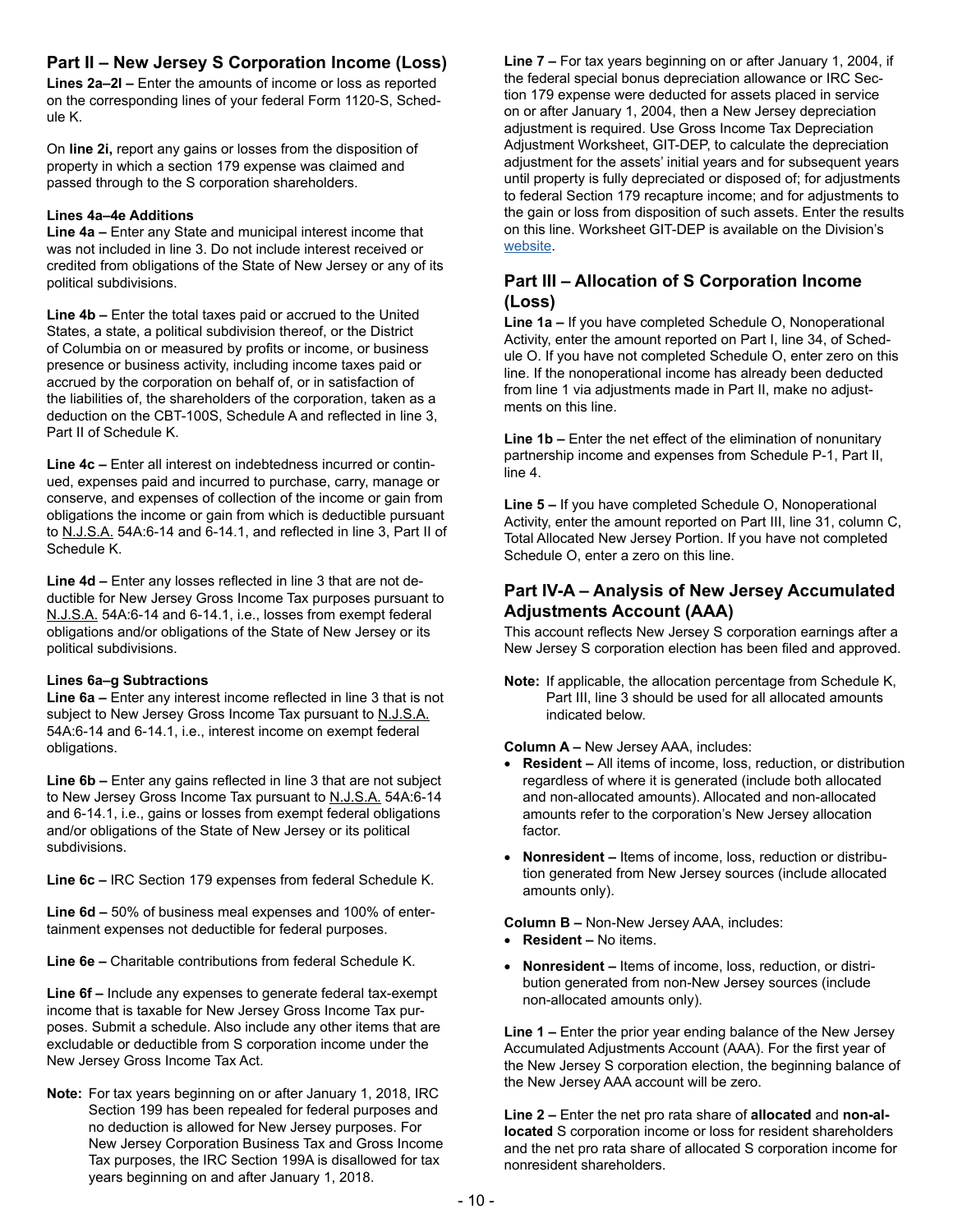**Line 3 –** Enter the total of the **allocated** and **non-allocated**  tax-exempt income or loss for resident shareholders and the allocated tax-exempt income or loss for nonresident shareholders.

**Line 4 –** Enter the total of the **allocated** and **non-allocated**  other reduction(s) for resident shareholders and the **allocated**  other reduction(s) for nonresident shareholders. Other reductions include taxes based on income paid by the S corporation (the taxes added back on Schedule K, Part II, line 4b), health or life insurance paid by the S corporation, fines and penalties paid by the S corporation, and club dues paid by the S corporation. Also, other reductions should include any other adjustments for expenses that are nondeductible for federal income tax purposes in determining income but must be taken into consideration in calculating the ending balance of AAA in the year the expenses are incurred or paid, and are not already included in Schedule K, Part II. Provide a schedule detailing other reductions.

**Line 5 –** Enter the total of lines 1, 2, 3, and 4.

**Line 6 –** Enter the total of the **allocated** and **non-allocated**  distribution(s) for the resident shareholder and the allocated distribution(s) for the nonresident shareholder. Federal rules governing distributions must be followed.

## **Part IV-B – New Jersey Earnings and Profits Account**

This account reflects New Jersey C corporation earnings prior to any New Jersey S corporation election.

**Line 1 –** Enter the beginning balance of the New Jersey E & P account. For the first year of the New Jersey S corporation election, the beginning balance of the earnings and profits account will be the retained earnings of the corporation prior to the New Jersey S election. If the retained earnings of the corporation prior to the New Jersey S election is a negative amount, enter zero.

**Line 2 –** Enter any additions or adjustments that must be made for federal income tax purposes.

**Line 3 –** Enter any dividends paid during the tax year from the earnings and profits account. See instructions for Part IV-A, line 6.

## **Parts V, VI, and VII**

Complete Parts V, VI, and VII including shareholders' full names and Social Security numbers. List **all** shareholders in the S corporation receiving either a federal or New Jersey K-1. If additional space is required, include separate schedules in the exact format for the additional shareholders.

**Part V –** For resident shareholders, indicate their pro rata share of S corporation income/loss from all sources in column (C), and the **actual** total amount of distributions, whether in cash and/or property, in column (D).

**Part VI –** For consenting nonresident shareholders, indicate the income/loss allocated to New Jersey in column (C), and the income/loss not allocated to New Jersey in column (D) and the **actual** total amount of distributions, whether in cash and/or property, in column (E).

**Part VII –** For nonconsenting shareholders, indicate the income/ loss allocated to New Jersey in column (C) and the income/loss

not allocated to New Jersey in column (D). Enter on page 1, lines 10 and 11 of the CBT-100S, the totals reported from Part VII, column (C), the income allocated to New Jersey, and column (F), Gross Income Tax Paid, respectively. If the income allocated to New Jersey is a loss, enter a zero (0) on lines 10 and 11 on page 1 of the CBT-100S.

# **Schedule K Liquidated**

## **Shareholders' Shares of Income, Deductions, Etc.**

Special Instructions for S corporations completely liquidated during the tax year – Under New Jersey Gross Income Tax regulation 18:35-1.5(k)2, a complete liquidation of an S corporation is deemed to occur in the tax year when all of the S corporation's assets have been sold or deemed to have been sold, exchanged, disposed, or distributed and all of the S corporation's stock has been sold, exchanged, or disposed. If both of these criteria are met and the S corporation was completely liquidated during the tax year, Schedule K Liquidated must be prepared instead of Schedule K.

**Column A –** S Corporation Income, Gains, Losses Prior to Disposition of Assets: List in column A the income, gains, losses, and New Jersey adjustments from and applicable to the S corporation's operations, activities, and transactions prior to the complete sale, exchange, or other disposition of all of the S corporation's assets. The total will be reported on the shareholders' Schedule NJ-K-1 as "Pro rata share of S corporation income/ loss."

**Column B –** Income, Gains, Losses from Disposition of Corporate Assets: List in column B the income, gains, losses, and New Jersey adjustments derived from and applicable to the S corporation's complete sale, deemed sale, exchange, distribution, or other disposition of all of its assets. The total will be reported on the shareholders' Schedule NJ-K-1 as "Total gain/loss from the disposition of assets."

## **Part I**

**Line 1 –** Enter the total number of shareholders as of the closing date of this return.

**Line 2 –** Enter the total number of nonresident shareholders included on line 1 above.

**Lines 3a and 3b –** Enter the total number of nonconsenting shareholders included on line 1 and the percentage of stock owned as of the closing date of this return. A nonconsenting shareholder is not an initial shareholder of a New Jersey S corporation, but one that has acquired stock after the original New Jersey S election and has failed to consent to the New Jersey tax jurisdiction.

**Line 4 –** Enter the date the assets were fully disposed.

**Line 5 –** Enter the date the shareholders' stock was fully disposed.

## **Part II – New Jersey S Corporation Income (Loss)**

**Lines 2a–2e, 2h, 2k, and 2l –** Enter the amounts of income or loss as reported on the corresponding lines of your federal Form 1120-S, Schedule K.

**Lines 2f, 2g, 2i, and 2j –** In column A, enter the amounts applicable to operations and transactions prior to the complete disposition of corporate assets. In column B, enter the amounts applicable to the complete disposition of corporate assets.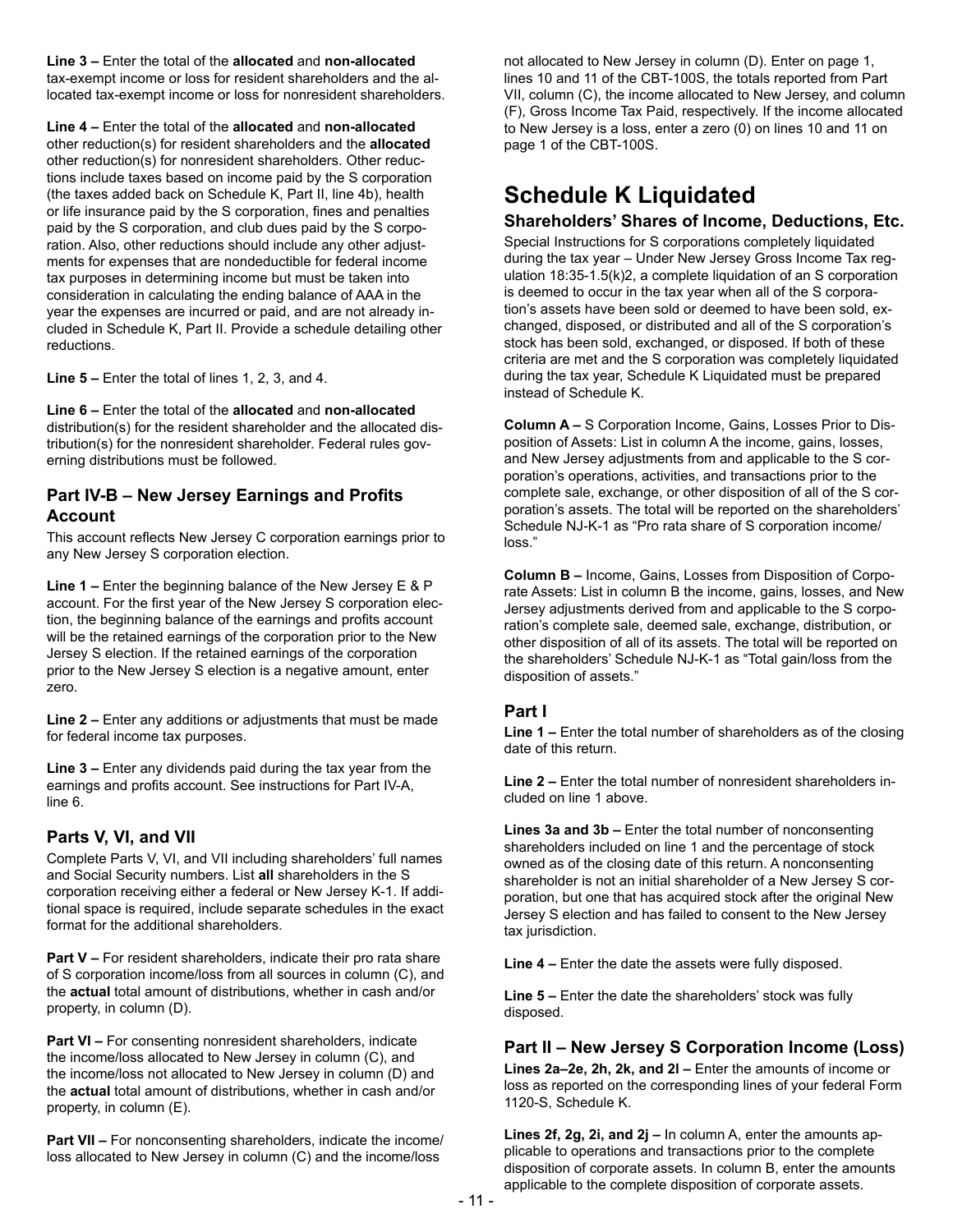On **line 2i** report any gains or losses from the disposition of property in which a section 179 expense was claimed and passed through to the S corporation shareholders.

#### **Lines 4a–4e Additions**

**Line 4a –** Enter any State and municipal interest income that was not included in line 3. Do not include interest received or credited from obligations of the State of New Jersey or any of its political subdivisions.

**Line 4b –** Enter the total taxes paid or accrued to the United States, a state, a political subdivision thereof, or the District of Columbia on or measured by profits or income, or business presence or business activity, including income taxes paid or accrued by the corporation on behalf of, or in satisfaction of the liabilities of, the shareholders of the corporation, taken as a deduction on the CBT-100S, Schedule A and reflected in line 3, Part II of Schedule K Liquidated.

**Line 4c –** Enter all interest on indebtedness incurred or continued, expenses paid and incurred to purchase, carry, manage or conserve, and expenses of collection of the income or gain from obligations the income or gain from which is deductible pursuant to N.J.S.A. 54A:6-14 and 6-14.1, and reflected in line 3, Part II of Schedule K Liquidated.

**Line 4d –** Enter any losses reflected in line 3 that are not deductible for New Jersey Gross Income Tax purposes pursuant to N.J.S.A. 54A:6-14 and 6-14.1, i.e., losses from exempt federal obligations and/or obligations of the State of New Jersey or its political subdivisions.

**Line 4e –** In column A, enter the amounts applicable to operations and transactions prior to the complete disposition of corporate assets. In column B, enter the amounts applicable to the complete disposition of corporate assets.

## **Lines 6a–6f Subtractions**

**Line 6a –** Enter any interest income reflected in line 3 that is not subject to New Jersey Gross Income Tax pursuant to N.J.S.A. 54A:6-14 and 6-14.1, i.e., interest income on exempt federal obligations.

**Line 6b –** Enter any gains reflected in line 3 that are not subject to New Jersey Gross Income Tax pursuant to N.J.S.A. 54A:6-14 and 6-14.1, i.e., gains or losses from exempt federal obligations and/or obligations of the State of New Jersey or its political subdivisions.

**Line 6c –** IIRC Section 179 expenses from federal Schedule K.

**Line 6d –** 50% of business meal expenses and 100% of entertainment expenses not deductible for federal purposes.

**Line 6e –** Charitable contributions from federal Schedule K.

**Line 6f –** In column A, enter the amounts applicable to operations and transactions prior to the complete disposition of corporate assets. In column B, enter the amounts applicable to the complete disposition of corporate assets. Include any other items that are excludable or deductible from S corporation income under the New Jersey Gross Income Tax Act.

**Note:** For tax years beginning on or after January 1, 2018, IRC Section 199 has been repealed for federal purposes and no deduction is allowed for New Jersey purposes. For New Jersey Corporation Business Tax and Gross Income Tax purposes, the IRC Section 199A is disallowed for tax years beginning on and after January 1, 2018.

**Line 7 –** For tax years beginning on or after January 1, 2004, if the federal special bonus depreciation allowance or IRC Section 179 expense were deducted for assets placed in service on or after January 1, 2004, then a New Jersey depreciation adjustment is required. Use Gross Income Tax Depreciation Adjustment Worksheet, GIT-DEP, to calculate the depreciation adjustment for the assets' initial years and for subsequent years until property is fully depreciated or disposed of; for adjustments to federal Section 179 recapture income; and for adjustments to the gain or loss from disposition of such assets. Enter the results on this line. This worksheet is available on the Division's [website.](https://www.nj.gov/treasury/taxation/prntgit.shtml)

## **Part III – Allocation of S Corporation Income (Loss)**

**Line 1a –** If you have completed Schedule O, Nonoperational Activity, enter the amount reported on Part I, line 34, of Schedule O. If you have not completed Schedule O, enter zero on this line. If the nonoperational income has already been deducted from line 1 via adjustments made in Part II, make no adjustments on this line.

**Line 1b –** Enter the net effect of the elimination of nonunitary partnership income and expenses from Schedule P-1, Part II, line 4.

**Line 5 –** If you have completed Schedule O, Nonoperational Activity, enter the amount reported on Part III, line 31, column C, Total Allocated New Jersey Portion. If you have not completed Schedule O, enter a zero on this line.

## **Part IV-A – Analysis of New Jersey Accumulated Adjustments Account (AAA)**

This account reflects New Jersey S corporation earnings after a New Jersey S corporation election has been filed and approved.

**Note:** If applicable, the allocation percentage from Schedule K Liquidated, Part III, line 3 should be used for all allocated amounts indicated below.

**Column A –** New Jersey AAA, includes:

- **Resident** All items of income, loss, reduction, or distribution regardless of where it is generated (include both allocated and non-allocated amounts). Allocated and non-allocated amounts refer to the corporation's New Jersey allocation factor.
- **Nonresident** Items of income, loss, reduction or distribution generated from New Jersey sources (include allocated amounts only).

**Column B –** Non-New Jersey AAA, includes:

- **Resident** No items.
- **Nonresident** Items of income, loss, reduction or distribution generated from non-New Jersey sources (include non-allocated amounts only).

**Line 1 –** Enter the prior year ending balance of the New Jersey Accumulated Adjustments Account (AAA). For the first year of the New Jersey S corporation election, the beginning balance of the New Jersey AAA account will be zero.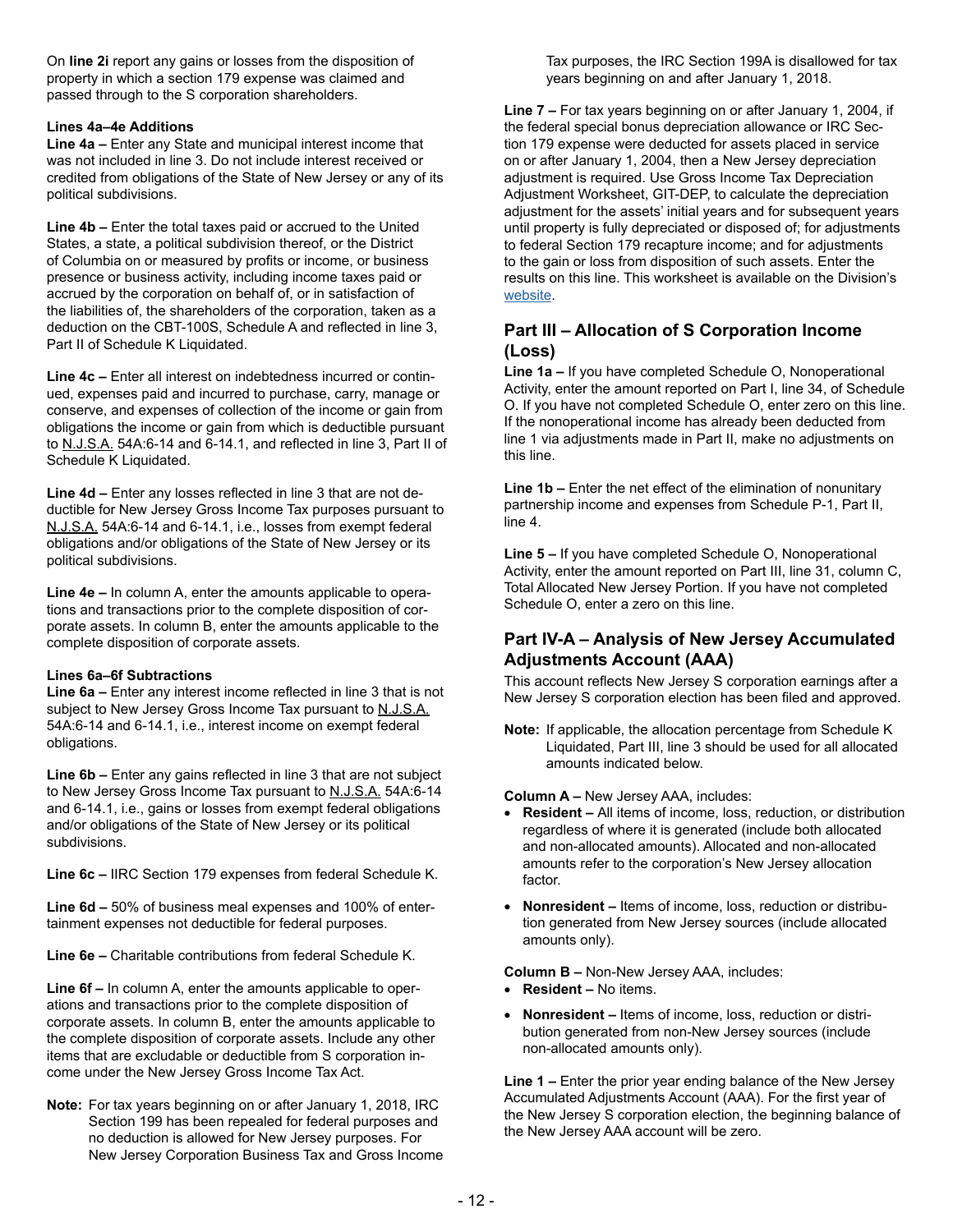**Line 2 –** Enter the net pro rata share of allocated and non-allocated S corporation income or loss for resident shareholders and the net pro rata share of allocated S corporation income for nonresident shareholders.

**Line 3 –** Enter the total of the allocated and non-allocated tax-exempt income or loss for resident shareholders and the allocated tax-exempt income or loss for nonresident shareholders.

**Line 4 –** Enter the total of the allocated and non-allocated other reduction(s) for resident shareholders and the allocated other reduction(s) for nonresident shareholders. Other reductions include taxes based on income paid by the S corporation (the taxes added back on Schedule K Liquidated, Part II, line 4b), health or life insurance paid by the S corporation, fines and penalties paid by the S corporation, and club dues paid by the S corporation. Also, other reductions should include any other adjustments for expenses that are nondeductible for federal income tax purposes in determining income but must be taken into consideration in calculating the ending balance of AAA in the year the expenses are incurred or paid, and are not already included in Schedule K Liquidated, Part II. Provide a schedule detailing other reductions.

**Line 5 –** Enter the total of lines 1, 2, 3 and 4.

**Line 6 –** Enter the total of the allocated and non-allocated distribution(s) for the resident shareholder and the allocated distribution(s) for the nonresident shareholder. Federal rules governing distributions must be followed.

## **Part IV-B – New Jersey Earnings and Profits Account**

This account reflects New Jersey C corporation earnings prior to any New Jersey S corporation election.

**Line 1 –** Enter the beginning balance of the New Jersey E&P account. For the first year of the New Jersey S corporation election, the beginning balance of the earnings and profits account will be the retained earnings of the corporation prior to the New Jersey S election. If the retained earnings of the corporation prior to the New Jersey S election is a negative amount, enter zero.

**Line 2 –** Enter any additions or adjustments that must be made for federal income tax purposes.

**Line 3 –** Enter any dividends paid during the tax year from the earnings and profits account. See instructions for Part IV-A, line 6.

## **Parts V, VI, and VII**

Complete Parts V, VI, and VII including shareholders' full names and Social Security numbers. List **all** shareholders in the S corporation receiving either a federal or New Jersey K-1. If additional space is required, include separate schedules in the exact format for the additional shareholders.

**Determine each shareholder's Pro Rata Share of Income/ Loss based on Schedule K Liquidated, Part III, column A, lines 6 and 7. Determine each shareholder's Gain/Loss on Disposition of Assets based on Schedule K Liquidated, Part III, column B, lines 6 and 7.**

**Part V –** For resident shareholders, indicate their pro rata share of S corporation income/loss from all sources in column (C).

Enter the gain/loss on disposition of assets from all sources in column (D). Enter the actual total amount of distributions (prior to and including liquidating), whether in cash and/or property, in column (E).

**Part VI –** For consenting nonresident shareholders, indicate the income/loss allocated to New Jersey in column (C) and the income/loss not allocated to New Jersey in column (D). Enter the gain/loss on disposition of assets allocated to New Jersey in column (E) and the gain/loss on disposition of assets not allocated to New Jersey in column (F). Enter the actual total amount of distributions (prior to and including liquidating), whether in cash and/or property, in column (G).

**Part VII –** For nonconsenting shareholders, indicate the income/ loss allocated to New Jersey in column (C) and the income/ loss not allocated to New Jersey in column (D). Enter the gain/ loss on disposition of assets allocated to New Jersey in column (E) and the gain/loss on disposition of assets not allocated to New Jersey in column (F). Combine the totals of column (C) and column (E) and enter on page 1, line 10 of the CBT-100S. Enter the total of column (H), Gross Income Tax Paid, on line 11. If the income allocated to New Jersey is a loss, enter a zero (0) on lines 10 and 11 of the CBT-100S.

# **Schedule PC**

## **Per Capita Licensed Professional Fee**

Professional Corporations (PC) formed under N.J.S.A. 14A:17-1 et seq. or any similar laws of a possession or territory of the US, a state, or political subdivision thereof, are liable for a fee on Licensed Professionals.

Per N.J.S.A. 14A:17-3, examples of licensed professionals are: certified public accountants, architects, optometrists, professional engineers, land surveyors, land planners, chiropractors, physical therapists, registered professional nurses, dentists, osteopaths, physicians and surgeons, doctors of medicine, doctors of dentistry, podiatrists, veterinarians and, subject to the Rules of the Supreme Court, attorneys at law.

**Note:** Licenses acquired through vocational training and/or apprenticeships within those trades are not considered licensed professionals. Examples include plumbers, electricians, HVAC technicians, cosmetologists, fire and burglar alarm services, acupuncturists, hair stylists, elevator, escalator, and moving walkway mechanics, locksmiths, and court reporters.

The fee is assessed provided there are more than two professionals in the PC. The fee is assessed on professionals that are owners, shareholders, and/or employees of the Professional Corporation. The number of professionals should be calculated using a quarterly average. The fee for each resident and nonresident professional with physical nexus with New Jersey is \$150. The fee for each nonresident professional without physical nexus with New Jersey is \$150 multiplied by the allocation factor of the corporation. The fee is limited to \$250,000 per year.

In the event of a period shorter than a year, the fee and limit may be prorated by months. A fraction of a month is deemed to be a month.

Check the box on page 1 to indicate the corporation is a Professional Corporation.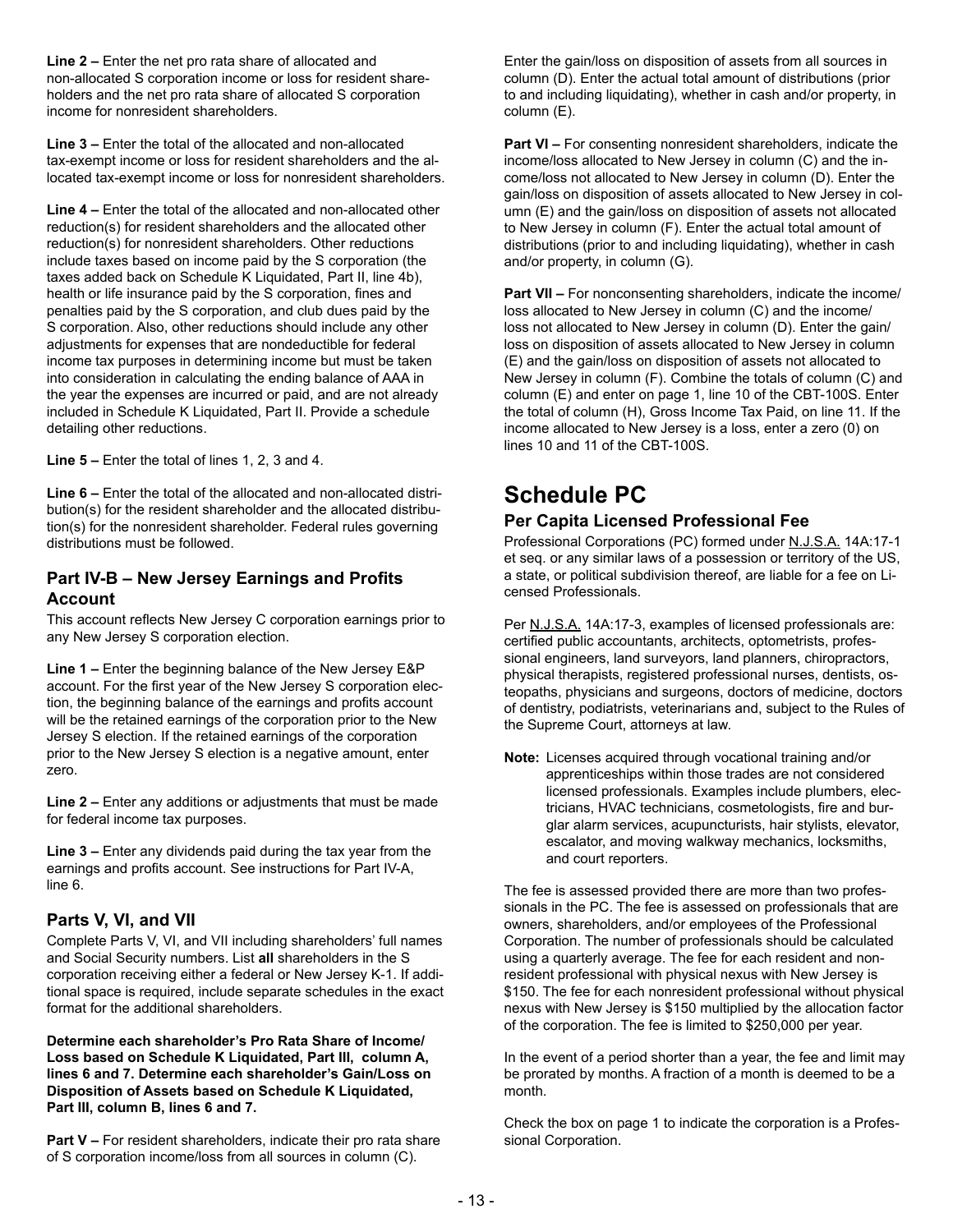Part II, line 4 – Installment Payment: A fifty percent (50%) prepayment towards the subsequent year's fee is required with the current year's return.

Part II, line 8 – Credit: Amount to be credited towards next year's fee. **This fee is not eligible for refund.**

# **Schedule P-1**

## **Partnership Investment Analysis**

#### **Part I – Partnership Information**

Itemize the investment in each partnership, limited liability company, and any other entity that is treated for federal tax purposes as a partnership. List the name, the federal identification number, and the date and state where organized for each partnership. Also, check the type of ownership (general or limited), the tax accounting method used to reflect your share of partnership activity on this return (flow through method or separate accounting) and whether or not the partnership has nexus in New Jersey. Itemize in column 7 the amount of tax payments made on behalf of the taxpayer by partnership entities. Carry the total amount of taxes paid on behalf of taxpayer to page 1, line 8b. Include a copy of Schedule NJK-1 from Form NJ-1065 if the partnership is filing in New Jersey, or the federal Schedule K-1 if not. Any one member limited liability company must be included on this schedule.

#### **Part II – Separate Accounting of Nonunitary Partnership Income**

Taxpayers that use a Separate Tax Accounting Method on nonunitary partnership investments must complete Part II to compute the appropriate amount of tax. Pursuant to N.J.S.A. 54:10A-6, taxpayers must enter a single sales factor allocation in column 3. Do not use three factor allocation (property, payroll, and sales) from the Partnership return (Form NJ-1065).

# **Schedule P**

## **Subsidiary Investment Analysis**

Itemize the investment in each subsidiary company in which the taxpayer holds 80% or more of the combined voting power of all classes of stock entitled to vote and at least 80% of the total number of shares of all other classes of stock. For each subsidiary, report the name, the percentage of interest held in each company, the individual book value included in the balance sheet for each subsidiary investment, and the amount of dividends paid and/or deemed received that is included in gross income on Schedule A. Do not include advances or other receivables due to subsidiaries in the book value reported at column 3. Include the gross I.R.C. § 965(a) amount (not the net amount). Federal previously taxed dividends must be included. However, dividends that have been previously taxed by New Jersey are not included on Schedule P, but must be reported on Schedule PT. In addition, do not include the following:

- Money market fund or REIT income;
- GILTI or FDII (this is not considered income from dividends or deemed dividends for New Jersey Corporation Business Tax purposes); or
- The portion of I.R.C. § 78 gross-up deducted on line 37a of Schedule A, Part I.

New Jersey follows the Federal ownership attribution rule changes under I.R.C. §958(b) and I.R.C. §318 that broadened the federal attribution rules that were retroactive to January 1,

2017, in addition to the already broad Corporation Business Tax attribution rules.

Part I is for reporting information from domestic subsidiaries. Part II is for reporting information on foreign subsidiaries.

## **Schedule R Dividend Exclusion**

For privilege periods ending on and after July 31, 2019, the dividend exclusion is a post-allocation exclusion.

Dividends from all sources must be included in Schedule A. However, taxpayers may exclude from entire net income 95% of dividends from qualified subsidiaries, if such dividends were included in the taxpayer's gross income on Schedule A.

Taxpayers cannot include the following as part of the dividend exclusion:

- Money market fund or REIT income;
- GILTI or FDII (this is not considered income from dividends or deemed dividends for New Jersey Corporation Business Tax purposes); or
- The portion of I.R.C. § 78 gross-up deducted on line 37a of Schedule A, Part I.

A qualified subsidiary is defined as ownership by the taxpayer of at least 80% of the total combined voting power of all classes of stock entitled to vote and at least 80% of the total number of shares of all other classes of stock, except non-voting stock which is limited and preferred as to dividends. With respect to other dividends, the exclusion is limited to 50% of such dividends included in the taxpayer's gross income on Schedule A, provided the taxpayer owns at least 50% of voting stock and 50% of the total number of shares of all other classes of stock.

If the taxpayer received tiered dividends from a tiered subsidiary that filed and paid tax in excess of the minimum tax to New Jersey on those same dividends, do not include these dividends on Schedule R. The tiered dividend exclusion from certain subsidiaries is calculated separately on Form 332. See Form 332 for more information. The form is available on the Division's [website.](https://www.state.nj.us/treasury/taxation/prntcbt.shtml)

New Jersey follows the federal ownership attribution rule changes under I.R.C. § 958(b) and I.R.C. § 318 that broadened the federal attribution rules that were retroactive to January 1, 2017, in addition to the already broad Corporation Business Tax attribution rules.

See N.J.S.A. 54:10A-4(k)(5), N.J.S.A. 54:10A-4(u), N.J.S.A. 54:10A-4(v), and N.J.S.A. 54:10A-4(w) for more information.

**Schedule PT – Previously Taxed Dividends**: If you had subsidiary dividend income that was reported in a previous tax year for New Jersey Corporation Business Tax purposes *and* for which you paid greater than the New Jersey minimum tax in that tax year *and* those same dividends are included in your entire net income this tax year, complete Schedule PT in conjunction with Schedule R. See Schedule PT for more information. The schedule is available on the Division's [website.](https://www.state.nj.us/treasury/taxation/prntcbt.shtml)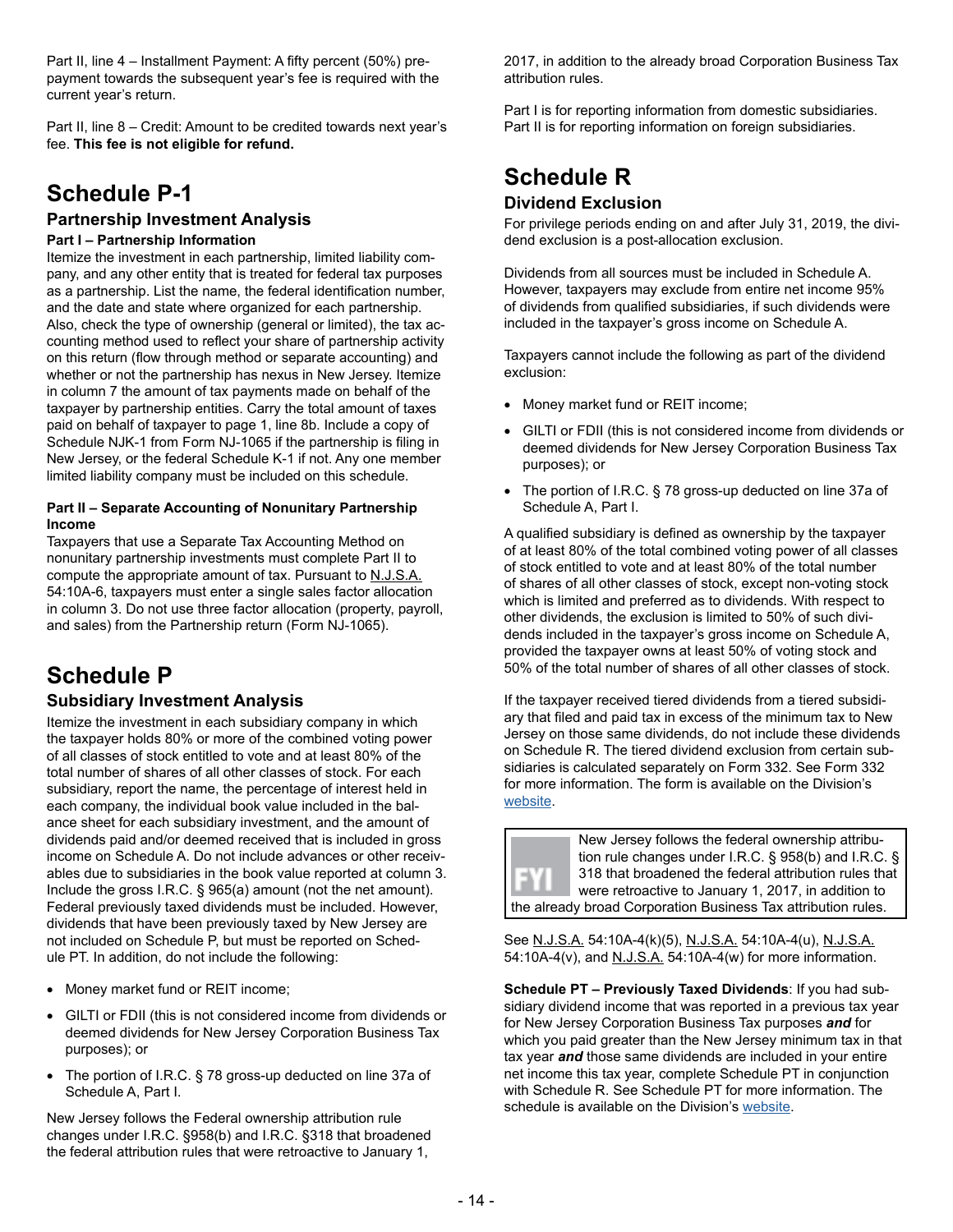# **Schedule S**

All taxpayers must complete this schedule and must include a copy of a completed federal Depreciation Schedule, Form 4562. Schedule S provides for adjustments to depreciation and certain safe harbor leasing transactions. Gas, electric and gas, and electric utilities must also complete Schedule S, Part II, for property placed in service prior to January 1, 1998.

## **Part I – Depreciation and Safe Harbor Leasing**

New Jersey had decoupled from I.R.C. §168(k) bonus depreciation and I.R.C. § 179 expensing provisions. See N.J.S.A. 54:10A-4(k)(12) and N.J.S.A. 54:10A-4(k)(13). Adjustments must be made

accordingly.

**Line 1 through Line 6 –** These lines detail the depreciation deduction reflected in the Computation of Entire Net Income (Schedule A, Part I) into several categories. In most circumstances, the information can be found on federal Form 4562.

**Line 13 –** New Jersey conforms to I.R.C. § 179 as in effect on December 31, 2002, and the maximum amount that may be expensed is \$25,000. See N.J.S.A. 54:10A-4(k)(13) for more information.

**Line 16 and Line 17 –** New Jersey has decoupled from the federal tax code provisions on cost recovery or depreciation and is statutorily tied to the federal depreciation laws that were in effect as of December 31, 2001.

**Line 18 –** Deduct any income included in the return with respect to property solely as a result of an IRC § 168(f)(8) election.

**Line 19 –** Deduct any depreciation amount that would have been allowable under the Internal Revenue Code on December 31, 1980, had there been no safe harbor lease election.

**Line 20 –** Gain or loss on property sold or exchanged is the amount properly to be recognized in the determination of federal taxable income. However, on the physical disposal of recovery property, whether or not a gain or loss is properly to be recognized under the federal Internal Revenue Code, there shall be allowed as a deduction any excess, or there must be restored as an item of income, any deficiency of depreciation disallowed at lines 9, 10, 11, 13, or 14 over related depreciation claimed on that property at lines 16, 17, or 21. A statutory merger or consolidation does not constitute a disposal of recovery property.

## **Part II – New Jersey Depreciation for Gas, Electric, and Gas and Electric Public Utilities**

Gas, electric, and gas and electric utilities must complete this schedule to compute their New Jersey depreciation allowable for the single asset account, which is comprised of all depreciable property placed in service prior to January 1, 1998. The basis of this asset account will be the total federal depreciable basis as of December 31, 1997, plus the excess of the book depreciable basis over the federal tax basis as of December 31, 1997. This basis will be reduced yearly by the federal basis of these assets sold, retired, or disposed of from January 1, 1998, to date.

**Note:** Gas, electric and gas, and electric utilities may have adjustments from both Part I and Part II. If the taxpayer has amounts reported on Schedule S, Part II, lines 1 through 5, enter the amount from Schedule S, Part I, line 23 on Schedule S, Part II, line 6b, not Schedule A, Part I, line 36a or 36b.

# **Schedule NJ-K-1**

## **Shareholder's Share of Income/Loss**

A copy of each shareholder's Schedule NJ-K-1 must be included with the CBT-100S. A copy of each NJ-K-1 must be kept as part of the corporation's records, and a separate copy must be supplied to each individual shareholder on or before the date on which the CBT-100S is to be filed. The instructions for this schedule can be found on the reverse side of the form.

# **Form NJ-1040-SC**

## **Payment on Behalf of Nonconsenting Shareholders**

A copy of each NJ-1040-SC filed by the corporation on behalf of any nonconsenting shareholder must be included with the CBT-100S. A copy must be retained by the corporation as part of its records, and a copy must also be supplied to the shareholder on whose behalf the NJ-1040-SC was filed on or before the due date of the CBT-100S. The instructions for this form can be found on the reverse side of the form.

# **Form 500S**

## **Computation of the Available Converted Net Operating Losses**

For New Jersey Corporation Business Tax purposes, net operating losses and net operating loss carryovers have a 20-year carryover period and can only be carried forward.

For tax years beginning on and after January 1, 2020, the federal rules and regulations governing consolidated return net operating losses and net operating loss carryovers apply to the New Jersey net operating loss carryover provisions to the extent they are consistent with the provisions of the New Jersey Corporation Business Tax Act. If the New Jersey and federal provisions differ, the New Jersey Corporation Business Tax Act provisions govern. New Jersey generally follows the federal rules governing mergers, acquisitions, reorganizations, spin-offs, split-offs, dissolution, bankruptcy, or any form of cessation of a business. New Jersey also follows any other provision of the federal rules that limits or reduces federal net operating losses and federal net operating loss carryovers.

#### **Part I – Net Operating Loss Carryovers Generated as a C Corporation prior to its New Jersey S election**

**Line 1 –** Enter the total Prior Net Operating Loss Conversion Carryover (PNOL). An S corporation may carry forward losses generated as a C corporation (for New Jersey Corporation Business Tax purposes) prior to its New Jersey S election. The PNOL reported on line 1 would have been calculated while the taxpayer was a C corporation.

**Line 2 –** Enter the total Post Allocation Net Operating Loss Carryover (NOL). An S corporation may carry forward losses generated as a C corporation (for New Jersey Corporation Business Tax purposes) prior to its New Jersey S election. The NOL reported on line 2 would have been calculated while the taxpayer was a C corporation (for New Jersey Corporation Business Tax purposes) on a separate return or as part of a combined group on a combined return.

**Line 3 –** Enter the total NOL that is available. Add line 1 and line 2. This is the amount that will be entered on Schedule A, Part I, line 41 and Schedule A, Part II, line 4.